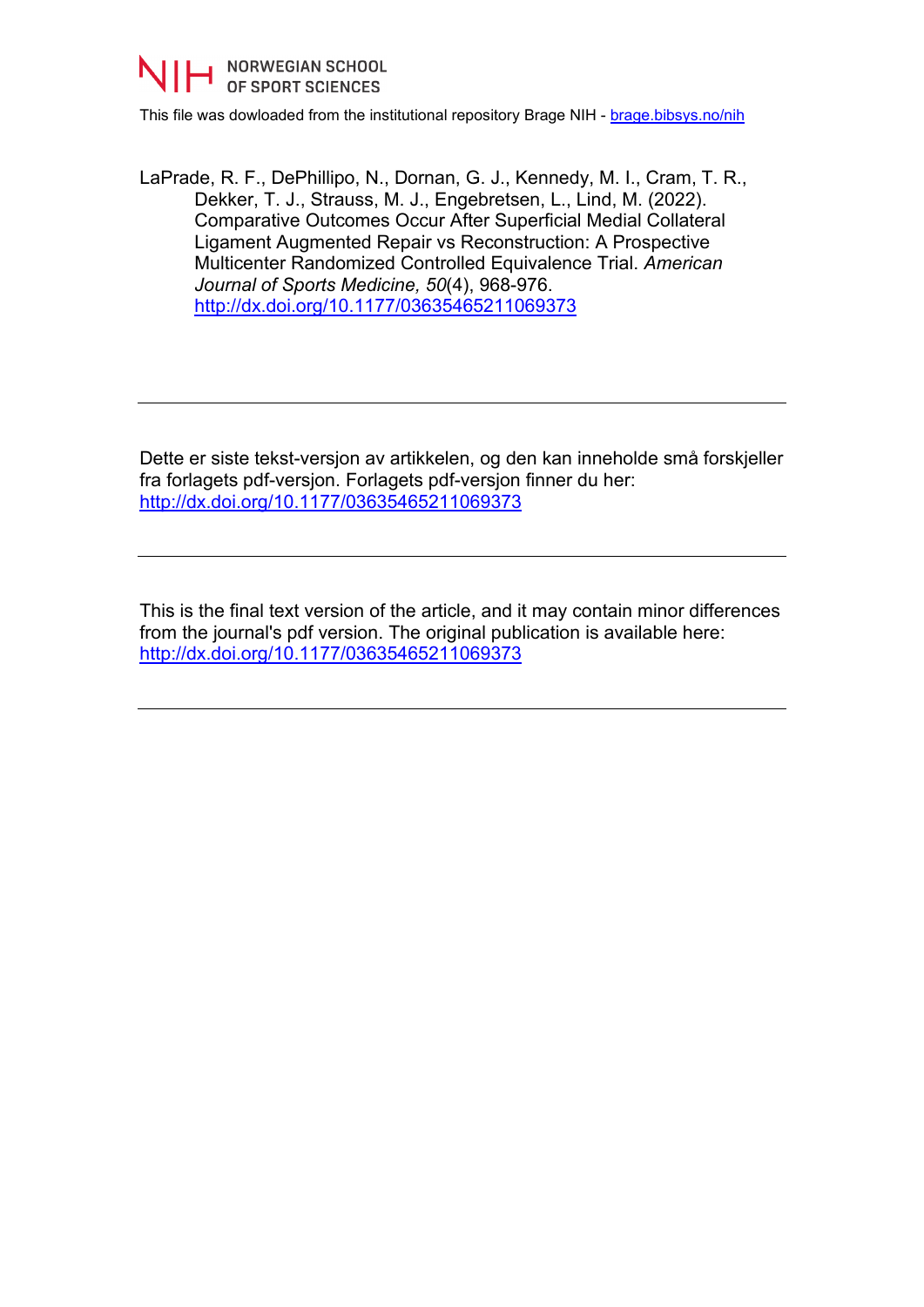| $\mathbf 1$    | Superficial Medial Collateral Ligament Augmented Repair Versus Reconstruction: A               |  |  |  |
|----------------|------------------------------------------------------------------------------------------------|--|--|--|
| $\overline{2}$ | <b>Multicenter Randomized Controlled Trial</b>                                                 |  |  |  |
| 3              | <b>Abstract</b>                                                                                |  |  |  |
| 4              | Background: Although previous studies have reported good short-term results for superficial    |  |  |  |
| 5              | medial collateral ligament (sMCL) reconstruction, whether an augmented MCL repair compared     |  |  |  |
| 6              | to a sMCL reconstruction technique are clinically equivalent still remains unclear.            |  |  |  |
| 7              | Purpose/Hypothesis: The purpose of this study was to compare clinical outcomes between         |  |  |  |
| 8              | randomized groups who underwent sMCL augmentation repair versus sMCL autograft                 |  |  |  |
| 9              | reconstruction. The hypothesis was that there would be no significant differences in objective |  |  |  |
| 10             | or subjective outcomes between both groups.                                                    |  |  |  |
| 11             | Study Design: Randomized controlled equivalence trial; Level of evidence, 1.                   |  |  |  |
| 12             | Methods: Patients were prospectively enrolled from 2013 to 2019 from 3 different centers.      |  |  |  |
| 13             | Grade III sMCL injuries were confirmed by stress radiography. Patients were randomized to an   |  |  |  |
| 14             | anatomic sMCL reconstruction versus an augmented repair with surgical treatment determined     |  |  |  |
| 15             | after examination under anesthesia confirmed sMCL incompetence. Post-operative visits          |  |  |  |
| 16             | occurred at 6 weeks and 6 months for repeat evaluation and repeat stress radiography at final  |  |  |  |
| 17             | follow-up. Patient reported outcome measures (PROMs) were obtained preoperatively and          |  |  |  |
| 18             | post-operatively at 6 months, 1 year, and at final follow-up. The primary outcome measure was  |  |  |  |
| 19             | side-to-side difference on valgus stress radiographs at a minimum of 1-year follow-up. The two |  |  |  |
| 20             | one-sided t-test (TOST) procedure was used to test clinical equivalence for side-to-side       |  |  |  |
| 21             | difference in valgus gapping, and the Mann-Whitney U-test was used to compare postoperative    |  |  |  |
| 22             | PROMs between groups.                                                                          |  |  |  |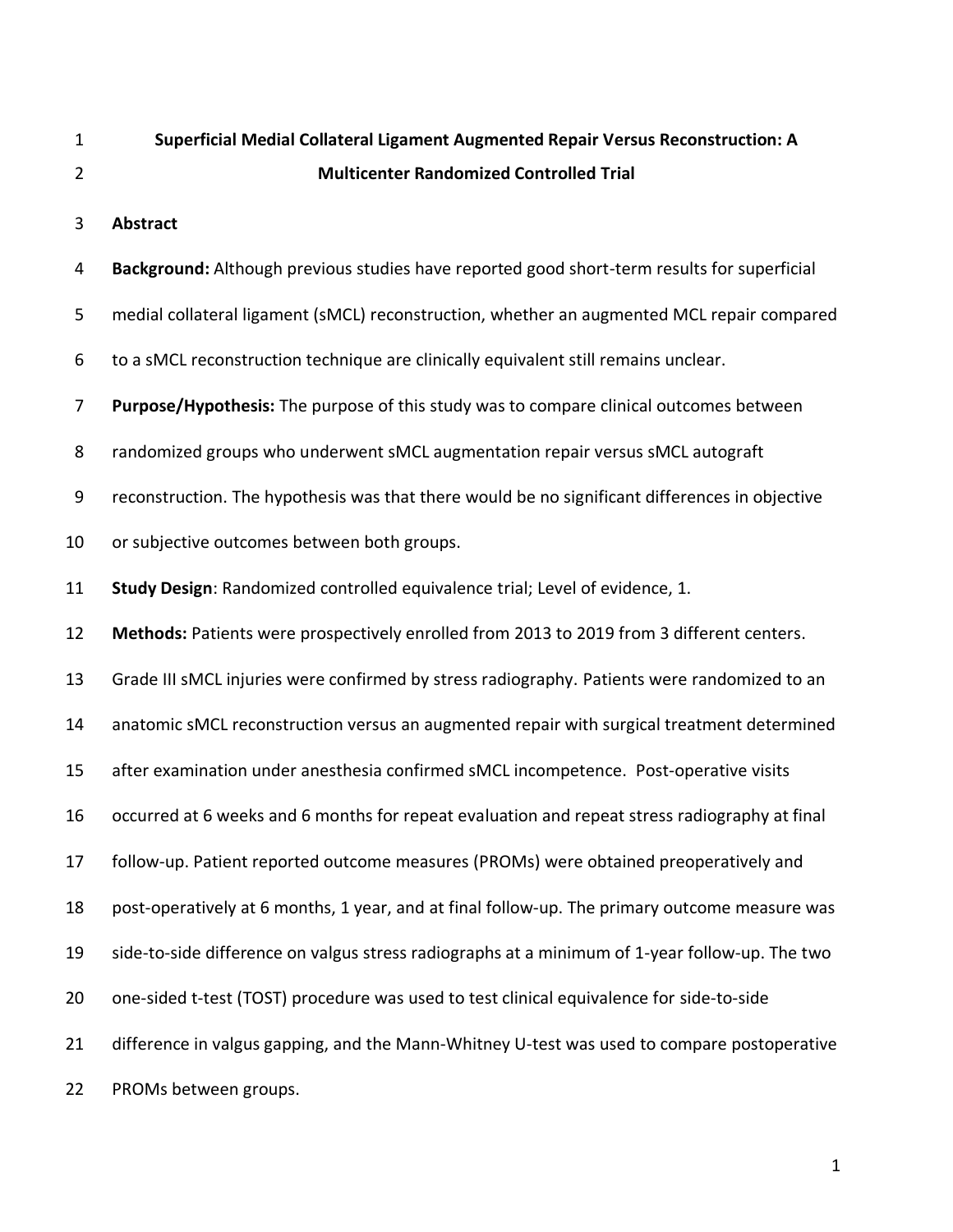| 23 | Results: Fifty-four patients were prospectively enrolled into this study. Fifty patients had 6-    |
|----|----------------------------------------------------------------------------------------------------|
| 24 | month stress radiograph data, while 40 patients had one year postoperative valgus stress           |
| 25 | radiograph data. The average overall patient age was 38.0 years (standard deviation (SD = 14.2)    |
| 26 | years), and the body mass index was 25.0 (SD = 3.6). Preoperative valgus stress radiographs        |
| 27 | demonstrated 3.74 mm (SD = 1.1 mm) of increased side-to-side gapping overall, while it was         |
| 28 | 4.10 mm (SD = 1.46 mm) in the MCL augmentation group and 3.42 mm (SD = 0.55) in the MCL            |
| 29 | reconstruction patients. Postoperative valgus stress radiographs at an average of 6 months         |
| 30 | were obtained in 50 patients after surgery were 0.21 mm (SD = $0.81$ mm) for the MCL               |
| 31 | augmentation patients and 0.19 mm (SD = 0.67 mm) for the MCL reconstruction patients ( $p =$       |
| 32 | 0.940). At final follow-up (minimum 1-year), Lysholm scores were significantly higher in the       |
| 33 | reconstruction group (median 90, inter-quartile range $83 - 99$ ) compared to the repair group     |
| 34 | (median 80, IQR 67 - 92; p=0.031). Final IKDC scores were also significantly higher for the        |
| 35 | reconstruction group (median 85, IQR 68 - 89) compared to the repair group (median 72, IQR 60      |
| 36 | -78; p=0.039). Postoperative Tegner scores were not significantly different between the repair     |
| 37 | group (median 5, IQR 3.5 - 6) and the reconstruction group (median 5.5, IQR 4 - 7; p=0.123).       |
| 38 | Patient satisfaction was also not significantly different between the repair (median 7.5, IQR 5.75 |
| 39 | -9.25) and reconstruction groups (median 9, IQR 7 - 10; p=0.184).                                  |
| 40 | Conclusion: This study found that there was no difference in objective outcomes between a          |
| 41 | sMCL augmentation repair versus a complete sMCL reconstruction at one year postoperatively,        |
| 42 | indicating equivalence between these two procedures. Patient reported clinical outcomes            |
| 43 | favored the reconstruction over a repair. In addition, this study demonstrated that anatomic-      |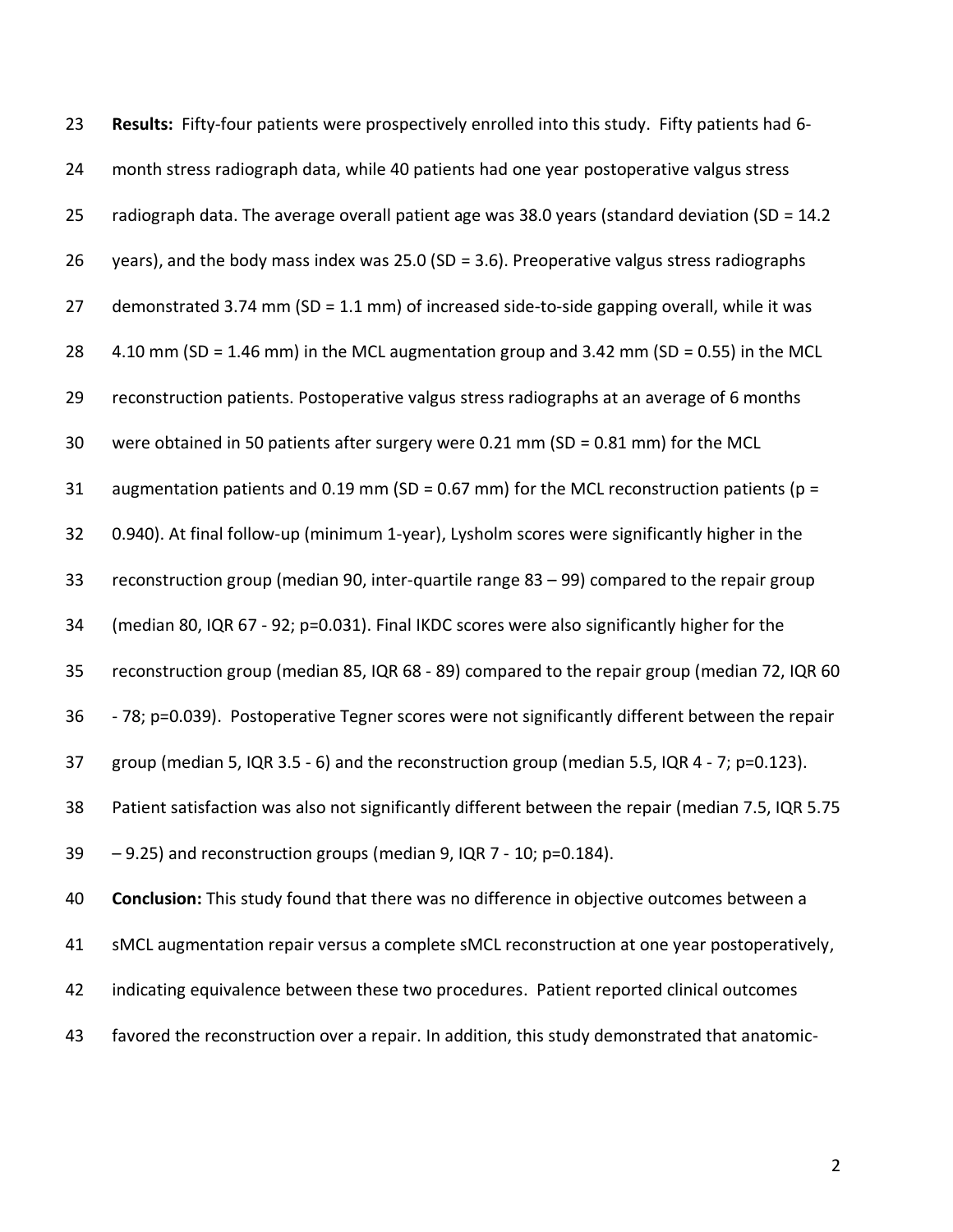based treatment of MCL tears with an early knee motion program had a very low risk of graft attenuation and also a low risk of arthrofibrosis.

# **INTRODUCTION**

 The medial knee structures, primarily comprised of the superficial medial collateral ligament (sMCL), deep medial collateral ligament (dMCL), and posterior oblique ligament (POL), are the 51 most commonly injured knee ligaments.<sup>8</sup> Although the injury prevalence is high, recommendations for treatment differ when nonoperative treatment fails or surgical treatment 53 is required.<sup>1, 9</sup> Anatomically imprecise graft placement and suboptimal reconstruction graft fixation methods can lead to graft over-constraint or graft loosening. Studies have attempted to optimize the surgical technique for the medial knee structures by providing thorough 56 descriptions of the quantitative anatomy and biomechanics of the sMCL, dMCL and POL.<sup>2, 3, 8, 18</sup> These findings stress the importance of an anatomic restoration of all injured medial knee structures so that the native kinematic relationships within the knee can be fully re-59 established.<sup>1</sup> In this regard, stress radiographs have been reported to be an invaluable tool, with an increased side-to-side medial compartment gapping difference of 3.2 mm for an 61 isolated sMCL tear and  $\geq$  9.8 mm for a complete sMCL, deep MCL and POL tear.<sup>7</sup> A previous biomechanical study has validated both an anatomic sMCL augmentation 63 repair and reconstruction technique.<sup>19</sup> Although previous studies have reported good short- term results for a complete MCL and POL reconstruction, whether an isolated MCL augmentation repair and reconstruction techniques are equivalent, when the POL does not 66 require a reconstruction, still remains unclear.<sup>5, 6, 10, 12, 15</sup> Therefore, the purpose of this study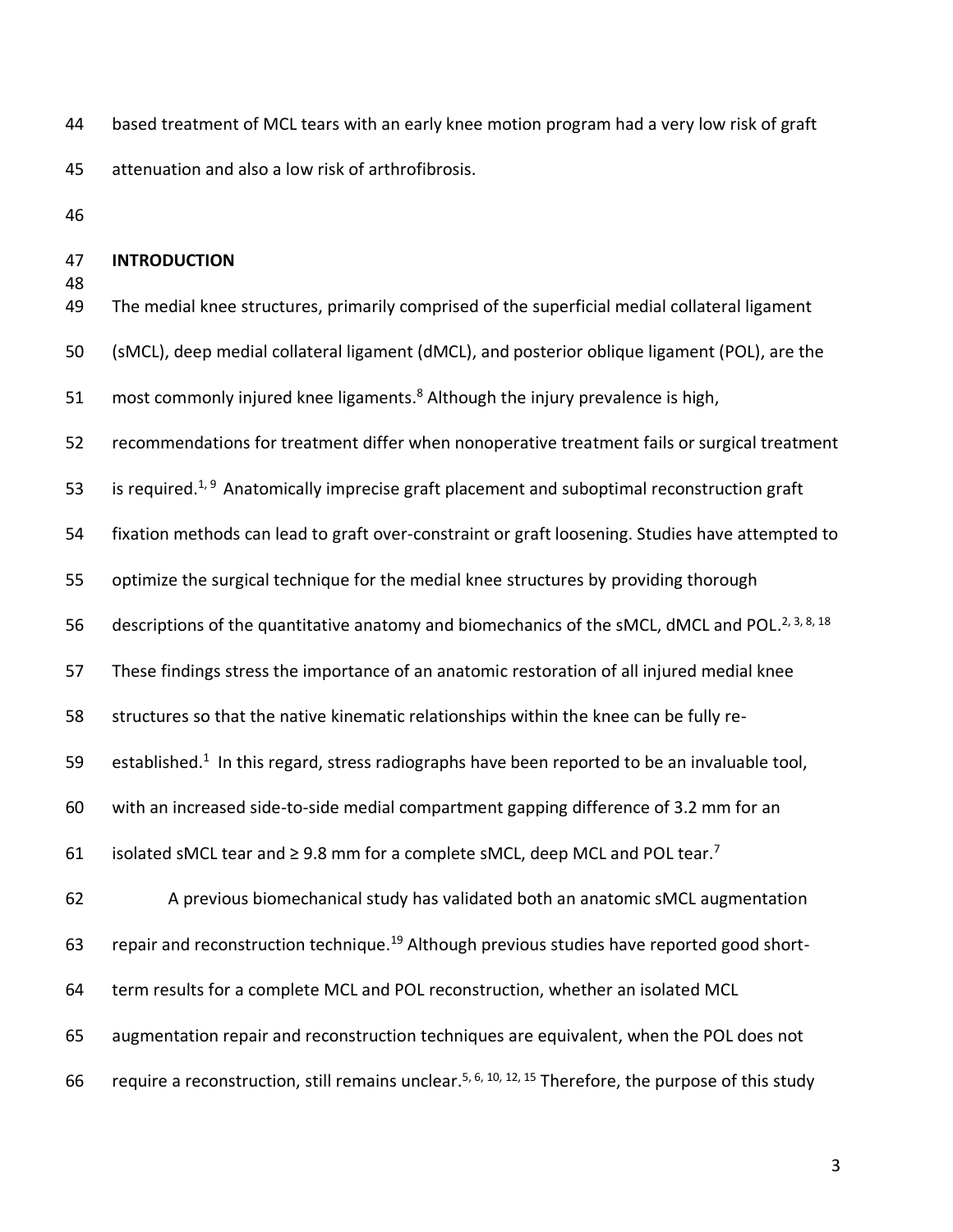was to compare clinical outcomes between randomized groups who underwent sMCL augmentation repair versus sMCL autograft reconstruction. The hypothesis was that there would be no significant differences in objective or subjective outcomes between both groups. **Methods** *Trial Design* This was a multi-center randomized controlled trial. The three participating institutions and respective surgeons include: The Steadman Clinic (R.F.L.), Vail, CO, USA; University of Oslo (L.E.), Oslo, Norway; and Aarhus University Hospital (M.L.), Aarhus, Denmark. The eligibility criteria for inclusion included: > 18 years of age, grade III MCL tear, combined ACL and MCL tears, and clinical and radiographic examination occurring within 12 months of MCL injury. Patients were 77 excluded by the following: < 18 years of age, BMI > 40 kg/m<sup>2</sup>, previous sMCL injury on either knee, or if the involved knee had a previous history of knee ligamentous surgery, alignment surgery, knee dislocation, complete POL tear, or multi-ligamentous pathology at time of MCL injury (with 80 the exception of ACL injury).

81 All patients were randomly placed into one of two groups: anatomic sMCL reconstruction or anatomic sMCL augmented repair. A stratified permuted block randomization was arranged 83 prior to commencement of the trial by the coordinating site. Blocks of size 6 were used – each 84 containing 3 reconstruction and 3 augmented repair assignments to achieve an approximate 1:1 85 allocation ratio between groups. Site was the only stratification factor. The randomly assigned surgical technique was revealed to the treating surgeon after the exam under anesthesia, prior surgery, and following completion of informed consent.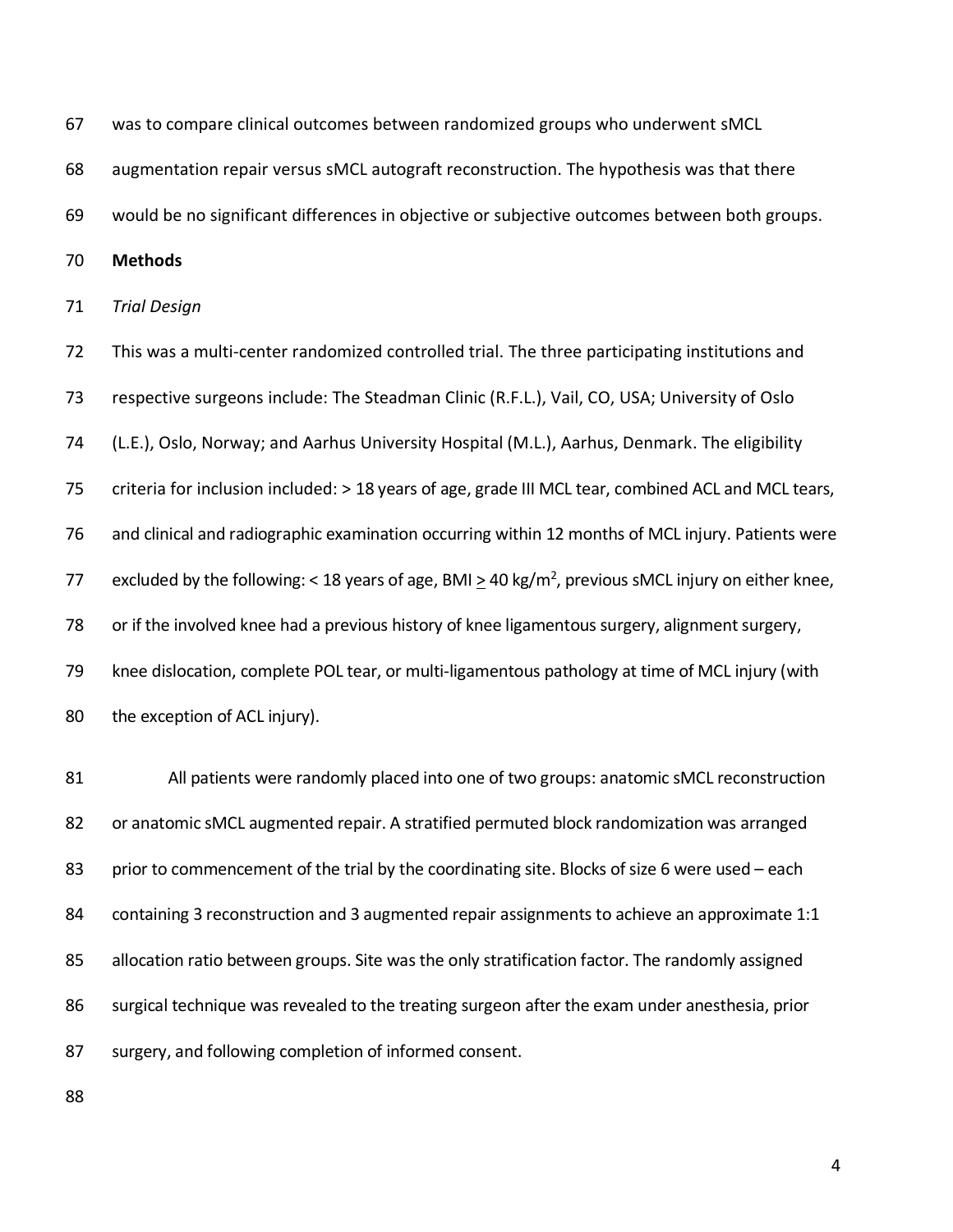## *Clinical and Radiographic Diagnosis*

 The clinical examination for the extent of a medial knee injury consisted of the valgus stress test applied at full extension and at 20° of knee flexion to subjectively estimate medial compartment gapping. Assessment of anteromedial rotation by the anteromedial drawer and dial tests were also performed to assess the potential for additional injury to the POL and dMCL.

 Isolated grade III MCL injuries were objectively verified using valgus stress radiographs and magnetic resonance imaging (MRI). At 20° of knee flexion, the degree of medial compartment gapping was measured relative to the uninjured contralateral knee, with grade III injuries typically indicated by an increase of 3.2 mm, with concomitant complete injuries to the 99 POL and dMCL indicated by a relative increase of 9.8 mm.<sup>7</sup> MRI was also utilized for diagnosis, 100 with previous data reporting an accuracy of 87% for medial knee injuries.<sup>20</sup>

## *Anatomic sMCL Reconstruction*

 An anteromedial incision was made along the medial aspect of the knee, beginning from medial to the patella and extending distally over the midportion of the tibia 7 to 8 cm distal to the joint line. After identification of the distal sMCL tibial attachment, an open-ended hamstring stripper was used for proximal harvest of the semitendinosus tendon, followed by release from its tibial attachment. The ends of the graft were then whip-stitched with braided polypropylene No. 2 sutures (FiberWire, Arthrex Inc., Naples, FL). Within the pes anserine bursa, the distal 109 tibial attachment of the sMCL was identified approximately 6 cm distal to the joint line.<sup>8</sup> An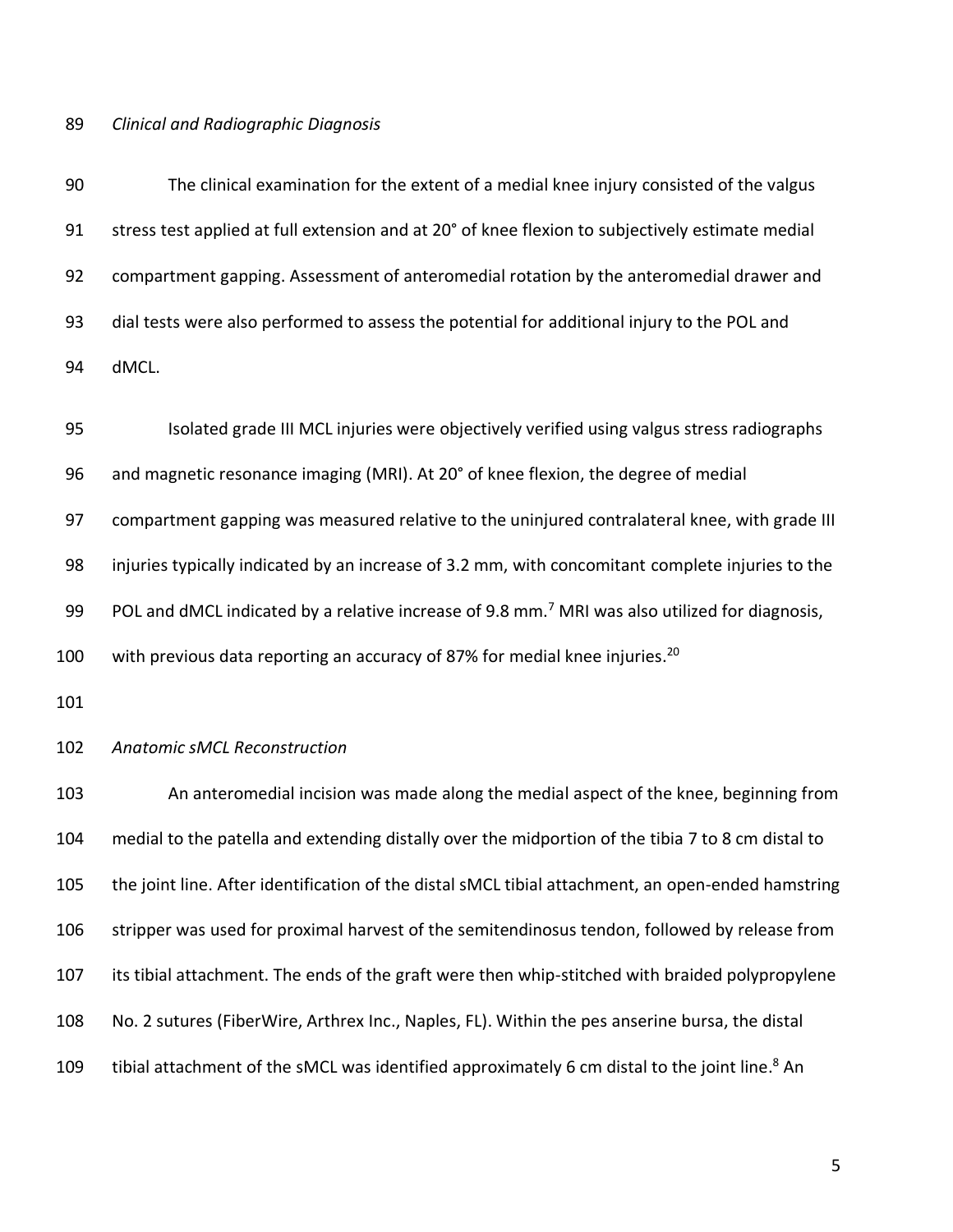eyelet pin was then transversely drilled through the attachment site across the tibia, and was over-reamed with a 7 mm reamer to a depth of 25 mm. The femoral attachment of the sMCL was then identified, approximately 3.2 mm proximal and 4.8 mm posterior to the medial 113 epicondyle.<sup>8</sup> When Identification of the medial epicondyle was not obvious, the attachment was found by locating the adductor tubercle distal to the attachment of the adductor magnus tendon, and then identifying the medial epicondyle which is by measuring approximately 12.6 mm distal and 8.3 mm anterior from the adductor tubercle. A tunnel was then created, first by drilling an eyelet pin anterolaterally across the femur, followed by over-reaming of a 7 mm reamer to a depth of 30 mm. A 7 x 20 mm cannulated bioabsorbable screw (BIOSURE PK, Smith & Nephew, Andover, MA); was then used to secure the femoral attachment of the sMCL. The graft was then passed under the sartorius fascia, pulled into the tibial tunnel using an eyelet passing pin, and fixed at its distal tibial insertion; while securing the graft, the knee was positioned in 20° of flexion and neutral rotation with application of a varus reduction force. The proximal soft tissue tibial attachment of the sMCL was then restored 12 mm distal to the medial joint line, directly over the anterodistal attachment of the anterior arm of the semimembranosus, using a double-loaded suture anchor. 

## *Anatomic sMCL Augmented Repair*

 The procedure was begun likewise as before, in addition to the proximal harvesting of the hamstring tendons, but the distal attachments were left intact on the tibia. The semitendinosus tendon was then anchored to the tibia 6 cm distal to the joint line based on its native distal tibial attachment, using 2 double loaded suture anchors, and the underlying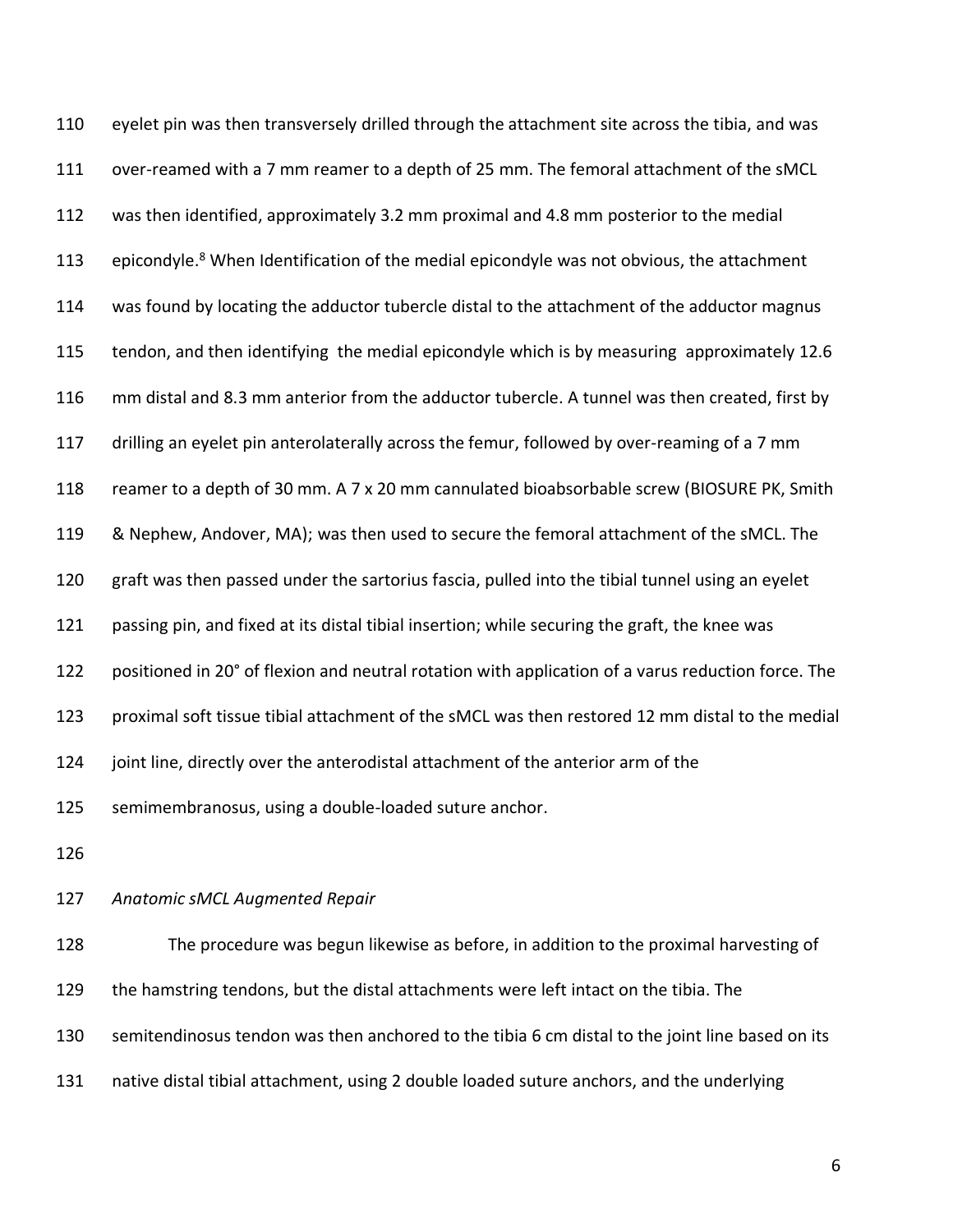remnant of the distal aspect of the sMCL was sutured together at this location. The MCL tendon graft was then passed proximally under the sartorius fascia to the sMCL femoral attachment, 134 approximately 3.2 mm proximal and 4.8 mm posterior to the medial epicondyle.<sup>8</sup> An eyelet pin was then placed anterolaterally across the femur at the femoral attachment of the sMCL, and was over reamed with a 7 mm reamer to a depth of 30 mm. The semitendinosus graft was then aligned at the femoral origin of the sMCL, and the ends of the graft were then whip-stitched with braided polypropylene No. 2 sutures (FiberWire); excess graft was removed following 139 preparation. The graft was pulled into the tunnel and secured with a 7 x 20 mm cannulated bioabsorbable screw (BIOSURE PK); the knee was positioned in 20° of flexion and neutral rotation with application of a varus reduction force. Finally, the proximal tibial attachment of 142 the sMCL was secured using a double-loaded suture anchor (Figure 1).<sup>10</sup>



144<br>145

Figure 1. Illustration of randomized surgical techniques. A) Anatomic superficial MCL repair

versus B) anatomic superficial MCL reconstruction.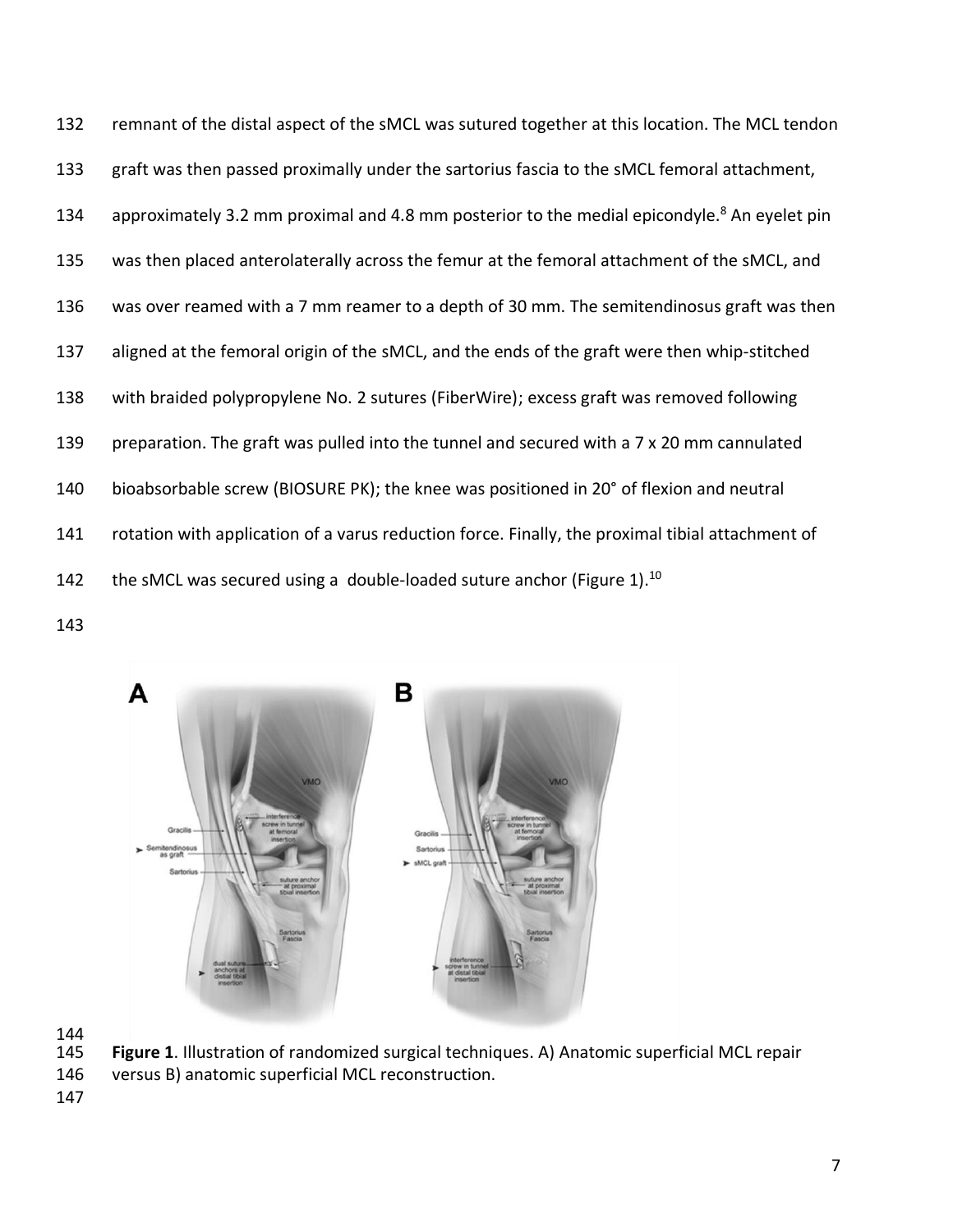## *Postoperative Rehabilitation*

 Physical therapy was initiated on postoperative day one, along with early range-of- motion (ROM) to reduce the chance of intraarticular adhesions or quadriceps atrophy. Patients were kept non-weightbearing for the first 6 weeks, to avoid disturbance to reconstruction graft healing. For the first two weeks postoperatively, patients were allowed to perform exercises of quadriceps setting, straight-leg raises (with bracing), knee flexion to 90 degrees, and hip extension and abduction exercises, following which progressive knee flexion was allowed to increase to full ROM as tolerated. At six weeks postoperatively, weightbearing exercises were initiated including gait training, closed kinetic chain exercises, and leg presses (only to 70° of knee flexion). Lower-extremity strength training and proprioception typically were allowed around 16 to 20 weeks postoperatively, assuming patients were progressing accordingly, and return to full activity was allowed dependent upon activity-specific functional tests and 160 objective evidence of healing on valgus stress radiographs.<sup>7, 8</sup>

*Data Collection*

 Upon initial visitation, baseline outcome measures were completed by patients who were issued a baseline questionnaire evaluation. Patients were asked to return to clinic at 6 weeks postoperatively for a physical examination, and at 6 months postoperatively for clinical and radiographic examinations. Clinical examination included: knee ROM, valgus stress test in extension and 30° of flexion, dial test, anteromedial drawer test, Lachman test, pivot shift test, and posterior drawer test. Radiographic examination consisted of bilateral valgus stress radiographs. Patients were issued postoperative follow-up questionnaires at the time points of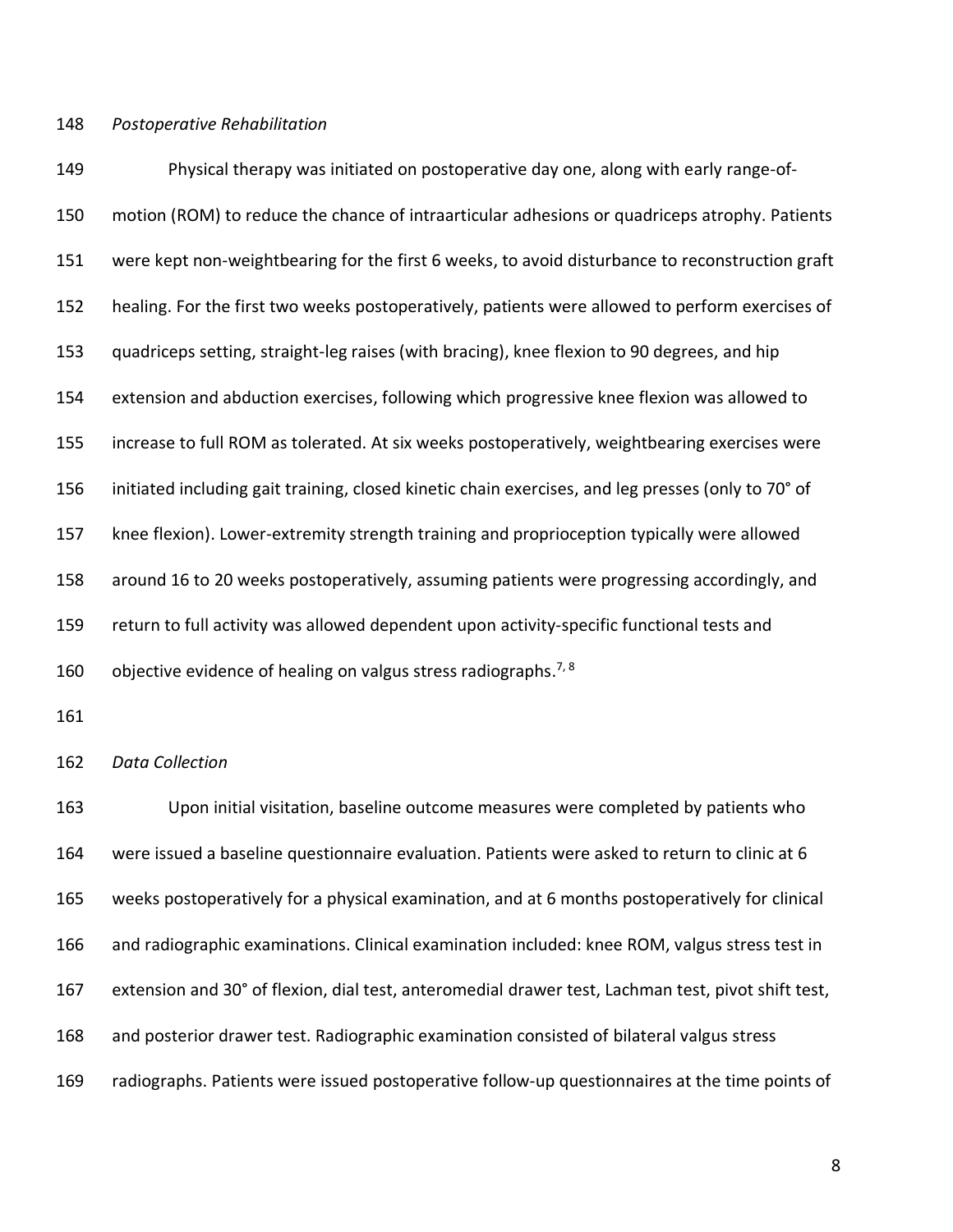6 months, 1 year, and each year thereafter. The primary patient-reported outcomes used for this study were: International Knee Documentation Committee (IKDC) score, Lysholm score, the 172 Tegner activity scale, and a numeric rating scale patient satisfaction question  $(1 - 10$  where 10 represents 'very satisfied'). *Statistical Analysis* The primary hypothesis of this clinical trial was clinical equivalence in side-to-side difference (SSD) in gapping on valgus stress radiograph between MCL augmented repair and MCL reconstruction groups. The two one-side t-test method (TOST) was used to formally test 179 the null hypothesis of a clinically relevant difference, versus the alternative hypothesis of a clinical equivalence with respect to clinically meaningful threshold of SSD valgus gapping. To aid in interpretation of the TOST, a 90% confidence interval for the mean difference – which 182 corresponds to a significance level of  $\alpha$  = 0.05 – was presented graphically.<sup>4</sup> For the secondary endpoint of patient reported outcome measures (PROMs) IKDC, Lysholm, Tegner activity scale, and patient satisfaction, furthest follow-up that was obtained at least 1-year post-surgically was analyzed. Non-parametric statistical tests were performed including the Mann-Whitney U-test (MWU) for independent samples group comparisons, and the Wilcoxon signed-rank (WSR) test for paired samples comparisons. Fisher's exact test (FET) was used to compare the treatment groups with respect to binary or categorical variables. As a further analysis of the postoperative PROM scores, clinical equivalence was assessed by performing a bootstrapping procedure to estimate the 90% confidence intervals for the 191 between-group difference median PROM score.<sup>13</sup> In-text summary statistics were reported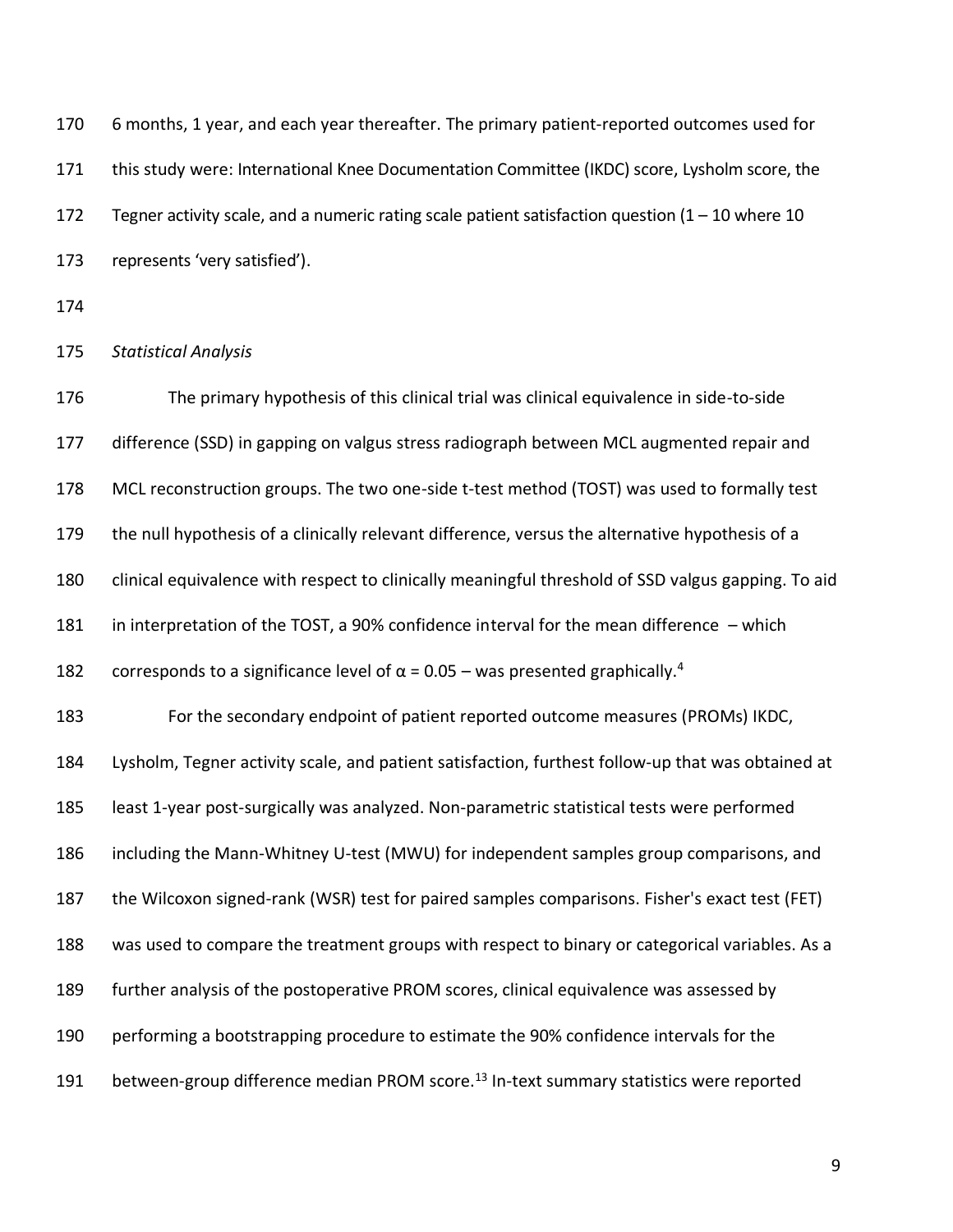192 using the following formats: Mean  $\pm$  Standard Deviation, Median (1<sup>st</sup> Quartile – 3<sup>rd</sup> Quartile), or Estimate [Confidence Interval]. All graphs and analyses were completed with the statistical package R version 4.0.3 (R Development Core Team, Vienna, Austria with additional package 195 equivalence).<sup>16</sup>

# *Power and Sample Size Calculation*

 An a priori power analysis was performed for the primary endpoint equivalence test. Relevant parameters for this calculation included the margin of clinical equivalence (*δ*), the between-patient within group standard deviation of valgus gapping (*s*), the observed reconstruction vs augmented repair difference (*m*), the type-1 error rate (*α*) and the required statistical power (1-β). The margin of clinical equivalence was set at *δ*=2.0 mm based on the 2000 IKDC objective knee examination grading guidelines which defined a side-to-side difference in valgus gapping of 0-2 mm as normal. The standard deviation of valgus gapping measurements was 205 estimated conservatively to be *s*=2.35 mm based on a prior in vitro biomechanical study.<sup>7</sup> We chose an anticipated observed mean group difference of *m*=0.25mm. The type-1 error rate was set at *α*=0.05. It was calculated that 52 subjects were necessary to achieve 80% statistical power. 

#### **Results**

 Fifty-four patients were prospectively enrolled between December 2013 and May 2019. Fifty patients (93%) had complete 6-month valgus stress radiograph exam, while 40 patients (74%) had complete 12-month postoperative valgus stress radiograph exam (Figure 2). The mean 213 patient age was  $38.0 \pm 14.2$  years, and the mean body mass index was  $25.0 \pm 3.6$  kg/m<sup>2</sup>. A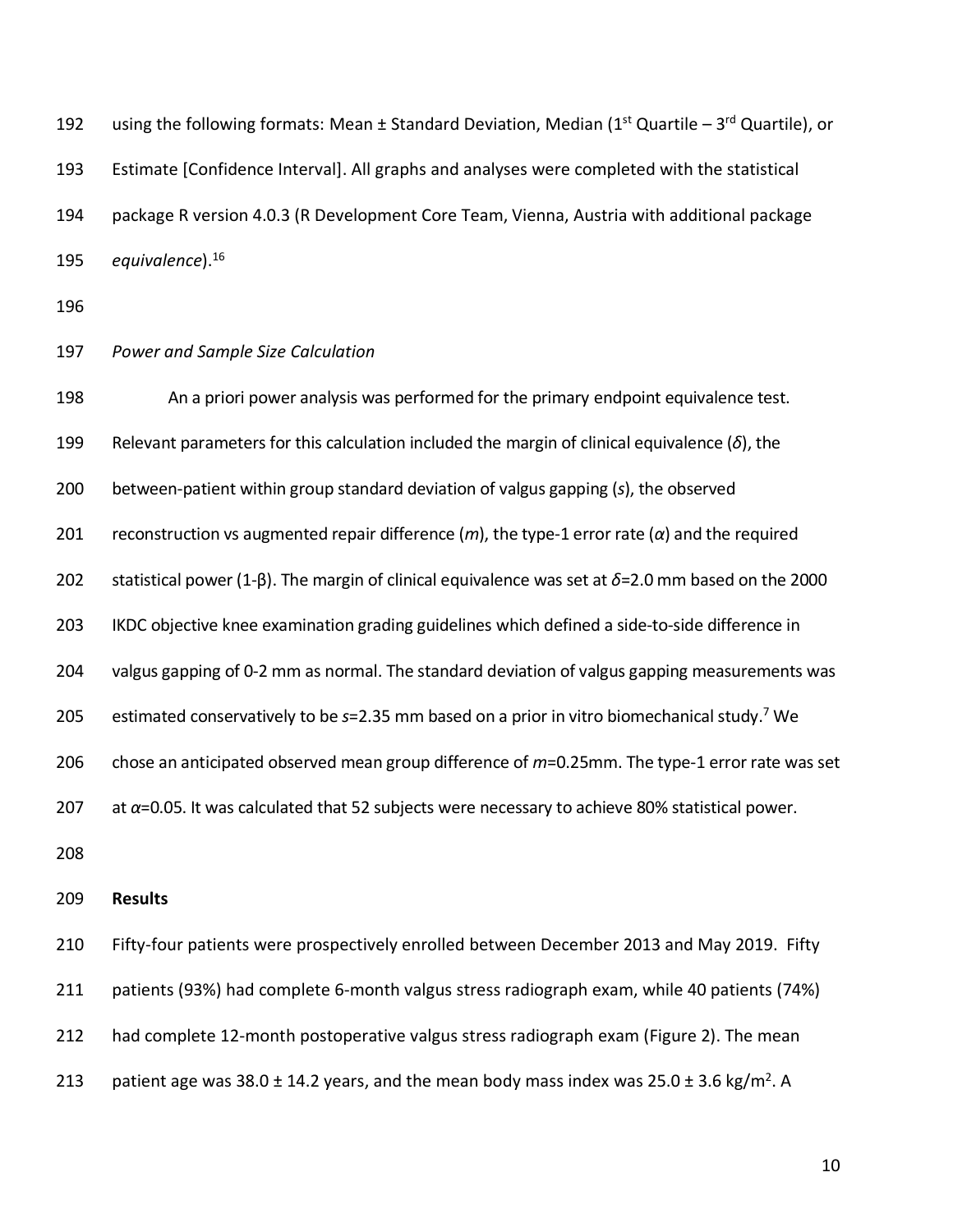- 214 thorough summary of demographic, patient detail, baseline exam and preoperative patient-
- 215 reported outcome measures are presented in Table 1. In the Appendix, Table 2 further
- 216 summarizes these baseline characteristics by site.



217

- 218 **Figure 2.** CONSORT flow diagram illustrating the grouping and flow of all patients assessed for
- 219 eligibility and enrollment in this randomized controlled trial.

220

221 **Table 1**. Comparison of baseline covariates between MCL Treatment Groups†

|                        | <b>Recon</b>        | <b>Repair</b>       |  |
|------------------------|---------------------|---------------------|--|
|                        | No. 29              | No. 25              |  |
| Age                    | $32.0(23.0 - 40.0)$ | $43.0(27.0 - 57.0)$ |  |
| Sex                    |                     |                     |  |
| F                      | 13 (44.8%)          | 11 (44.0%)          |  |
| M                      | $16(55.2\%)$        | 14 (56.0%)          |  |
| Site                   |                     |                     |  |
| Denmark                | 10 (34.5%)          | 8 (32.0%)           |  |
| Oslo                   | $1(3.4\%)$          | $0(0.0\%)$          |  |
| Vail                   | $18(62.1\%)$        | $17(68.0\%)$        |  |
| <b>Body Mass Index</b> | $24.9(22.3 - 26.8)$ | $24.6(23.1 - 25.8)$ |  |
| Time Inj-Surg (wks.)   | $14.3(3.8 - 28.0)$  | $5.8(2.4 - 21.0)$   |  |
| Chronicity             |                     |                     |  |
| Acute                  | $9(31.0\%)$         | 14 (56.0%)          |  |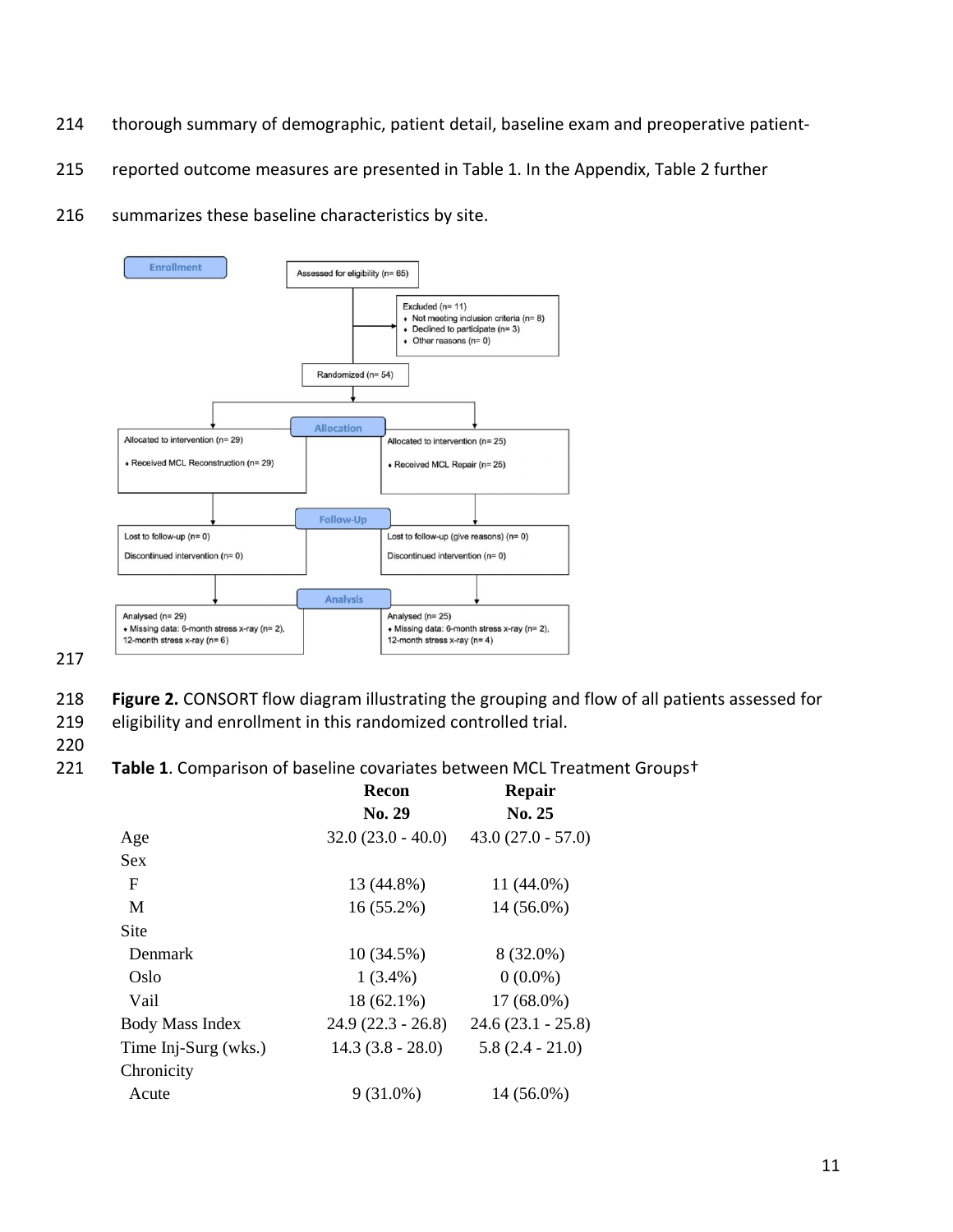| Chronic                           | 20 (69.0%)               | 11 (44.0%)              |
|-----------------------------------|--------------------------|-------------------------|
| <b>ACL Reconstruction</b>         |                          |                         |
| ${\bf N}$                         | 5(17.2%)                 | $6(24.0\%)$             |
| Y                                 | 24 (82.8%)               | 19 (76.0%)              |
| Valgus Gapping (SSD)              | $3.4(3.0 - 3.5)$         | $3.6(3.1 - 4.4)$        |
| <b>ROM Ext Uninjured</b><br>(EUA) | $-1.0$ ( $-3.0$ $-0.0$ ) | $-2.0$ $(-2.0 - 0.0)$   |
| ROM Flex Uninjured<br>(EUA)       | $135.0(135.0 -$<br>140.0 | 135.0 (135.0 -<br>140.0 |
| ROM Ext Injured (EUA)             | $-1.0$ $(-3.0 - 0.0)$    | $-2.0$ $(-3.0 - 0.0)$   |
| ROM Flex Injured (EUA)            | $135.0(135.0 -$<br>140.0 | 135.0 (135.0 -<br>140.0 |
| Valgus 0 deg (EUA)                |                          |                         |
| 0                                 | $0(0.0\%)$               | $1(4.0\%)$              |
| $\mathbf{1}$                      | 11 (37.9%)               | $5(20.0\%)$             |
| $\overline{2}$                    | 10(34.5%)                | $7(28.0\%)$             |
| $\overline{3}$                    | 8 (27.6%)                | 12 (48.0%)              |
| Valgus 30 deg (EUA)               |                          |                         |
| $\overline{c}$                    | $4(13.8\%)$              | $2(8.0\%)$              |
| 3                                 | $25(86.2\%)$             | 23 (92.0%)              |
| Dial Test (EUA)                   |                          |                         |
| $\boldsymbol{0}$                  | 15 (51.7%)               | 8 (32.0%)               |
| $\mathbf{1}$                      | $3(10.3\%)$              | $6(24.0\%)$             |
| $\mathbf 2$                       | $4(13.8\%)$              | $1(4.0\%)$              |
| 3                                 | $7(24.1\%)$              | $10(40.0\%)$            |
| AM Drawer (EUA)                   |                          |                         |
| $\boldsymbol{0}$                  | $3(10.3\%)$              | $2(8.0\%)$              |
| 1                                 | $4(13.8\%)$              | $4(16.0\%)$             |
| $\overline{c}$                    | 13 (44.8%)               | $10(40.0\%)$            |
| 3                                 | $9(31.0\%)$              | $9(36.0\%)$             |
| Lachman (EUA)                     |                          |                         |
| 0                                 | $4(13.8\%)$              | $5(20.0\%)$             |
| $\mathbf{1}$                      | $3(10.3\%)$              | $0(0.0\%)$              |
| $\overline{c}$                    | $11(37.9\%)$             | 13 (52.0%)              |
| 3                                 | 11 (37.9%)               | $7(28.0\%)$             |
| Pivot Shift (EUA)                 |                          |                         |
| $\boldsymbol{0}$                  | 5(17.2%)                 | 4(16.7%)                |
| $\mathbf{1}$                      | $3(10.3\%)$              | $5(20.8\%)$             |
| $\overline{2}$                    | 14 (48.3%)               | $7(29.2\%)$             |
| 3                                 | $7(24.1\%)$              | 8 (33.3%)               |
| Heel Height Injured<br>(EUA)      | $1.0(0.0 - 3.0)$         | $1.0(1.0 - 3.0)$        |
| Heel Height Uninjured<br>(EUA)    | $1.0(0.0 - 3.0)$         | $1.0(0.8 - 2.0)$        |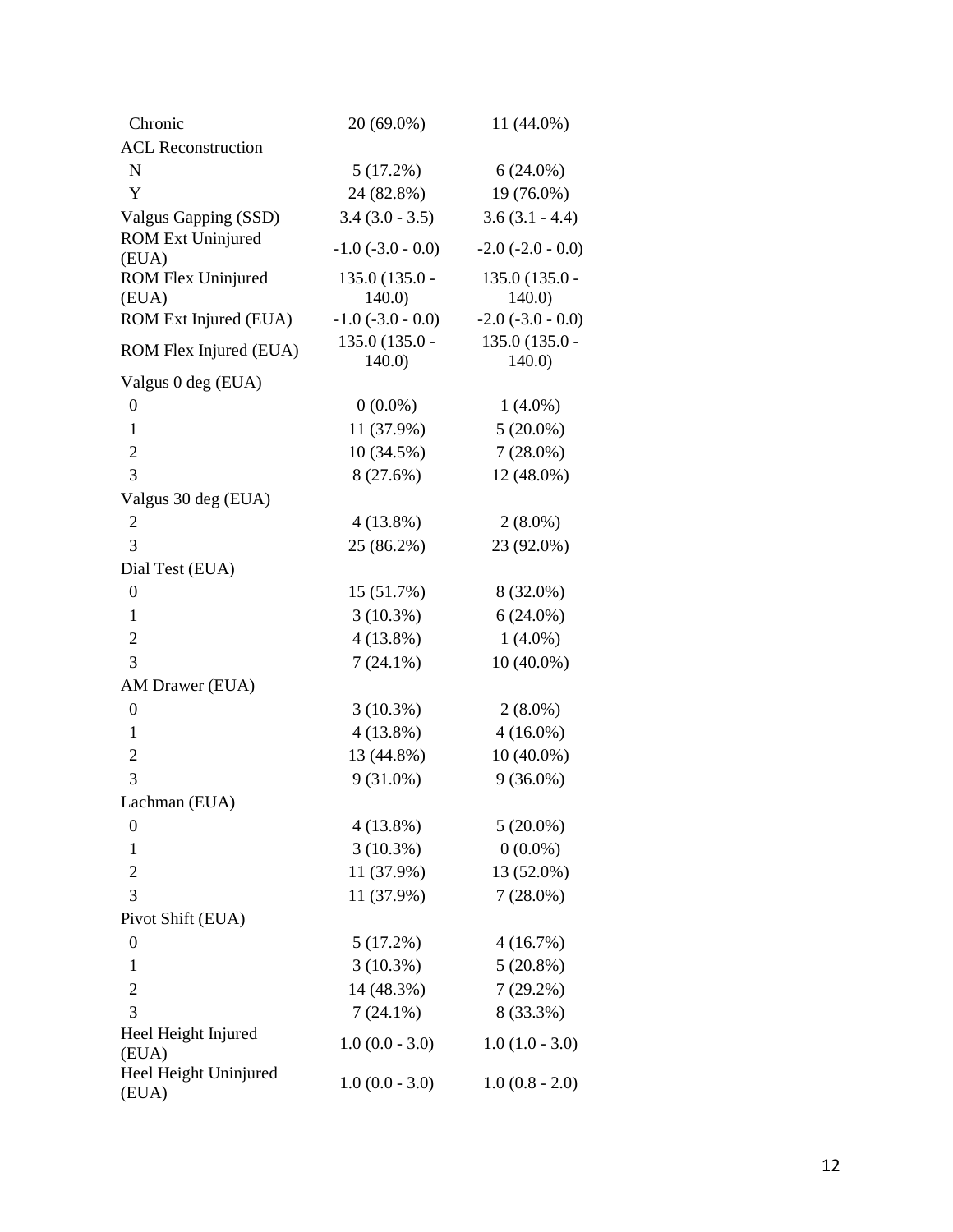| Baseline IKDC          | $53.4(41.3 - 64.4)$ | $53.4(41.3 - 62.5)$ |
|------------------------|---------------------|---------------------|
| Baseline Lysholm       | $67.0(44.8 - 78.2)$ | $55.0(45.2 - 68.5)$ |
| <b>Baseline Tegner</b> | $4.0(2.5 - 5.8)$    | $4.0(2.8 - 4.0)$    |

 $\dagger$  data presented as count (%) or median (1<sup>st</sup> quartile - 3<sup>rd</sup> quartile)

†† p values correspond to the Mann-Whitney U-test or Fisher's exact test

Note: EUA = exam under anesthesia, SSD = side-to-side difference, AM = anteromedial, ROM = range of motion,  $Flex = flexion$ ,  $Ext = extension$ ,  $Inj=injury$ 

| 223 | Preoperative valgus stress radiographs demonstrated a mean of $3.7 \pm 1.1$ mm of                           |
|-----|-------------------------------------------------------------------------------------------------------------|
| 224 | increased side-to-side difference (SSD) overall; subgroup analysis revealed $4.1 \pm 1.4$ mm versus         |
| 225 | 3.4 ± 0.5 mm of increased SSD valgus stress in the MCL augmentation group and in the MCL                    |
| 226 | reconstruction group, respectively. Six-month postoperative valgus stress radiographs were                  |
| 227 | obtained in 50 patients. At 6 months, the mean SSD was $0.20 \pm 0.74$ mm for all patients, $0.21 \pm 0.74$ |
| 228 | 0.81 mm for the MCL augmentation patients, and $0.19 \pm 0.67$ mm for the MCL reconstruction                |
| 229 | patients. Twelve-month postoperative valgus stress radiographs were obtained in 40 patients.                |
| 230 | At 12 months, the mean SSD was $0.32 \pm 0.72$ mm for all patients, $0.30 \pm 0.75$ mm for the MCL          |
| 231 | augmentation patients, and $0.33 \pm 0.71$ mm for the MCL reconstruction patients. The two one-             |
| 232 | sided t-test (TOST) procedure found a between-group mean difference in SSD of valgus gapping                |
| 233 | of 0.02 mm (90% confidence interval [-0.34, 0.37]; p<0.001) at 6-months following surgery and -             |
| 234 | 0.03 mm (90% confidence interval [-0.42, 0.37]; p<0.001) at 12-months following surgery. Both               |
| 235 | confidence intervals fell comfortably within the a priori specified margin of clinical equivalence          |
| 236 | of $\pm$ 2 mm (Figure 3). Further, the average difference in SSD valgus gapping between MCL                 |
| 237 | augmentation and MCL reconstruction patients, at both 6 and 12 months postoperatively, was                  |
| 238 | shown to be within ± 0.5 mm with a 5% significance level.                                                   |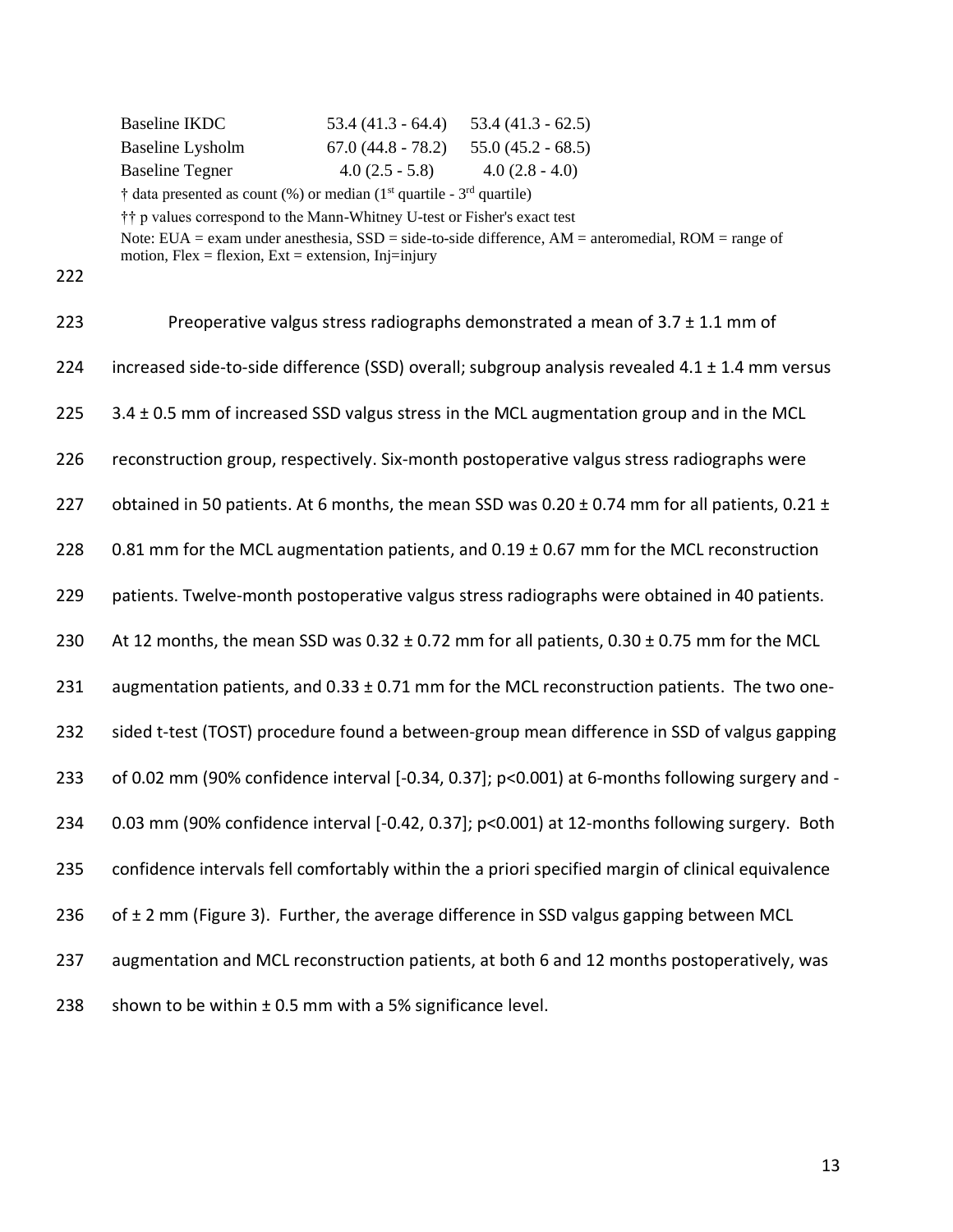



 **Figure 3**. Equivalence plot between MCL Augmentation Repair versus MCL Reconstruction 241 patients for side-to-side difference (SSD) in valgus stress radiographs at 6 and 12 months postoperatively (CI: confidence intervals). 

- 
- *Patient Reported Outcomes*

At baseline, the augmented repair group had lower Lysholm scores (median 55, IQR 45 -

69) than the reconstruction group (median 67, IQR 45 - 78) (Table 1), which may be considered

clinically relevant. Conversely, baseline IKDC scores for the repair group (median 53, IQR 41 -

63) versus the reconstruction group (median 53, IQR 41 - 64; MWU p=0.649) were not

substantially different.

| 251 |  |  |  | At final follow-up (minimum 1-year), Lysholm scores were significantly higher in the |  |
|-----|--|--|--|--------------------------------------------------------------------------------------|--|
|-----|--|--|--|--------------------------------------------------------------------------------------|--|

reconstruction group (median 90, IQR 83 - 99) compared to the repair group (median 80, IQR 67

- 92; MWU p=0.031). Final IKDC scores were also significantly higher for the reconstruction
- group (median 85, IQR 68 89) compared to the repair group (median 72, IQR 60 72; MWU
- p=0.039). Postoperative Tegner scores were not significantly different between the repair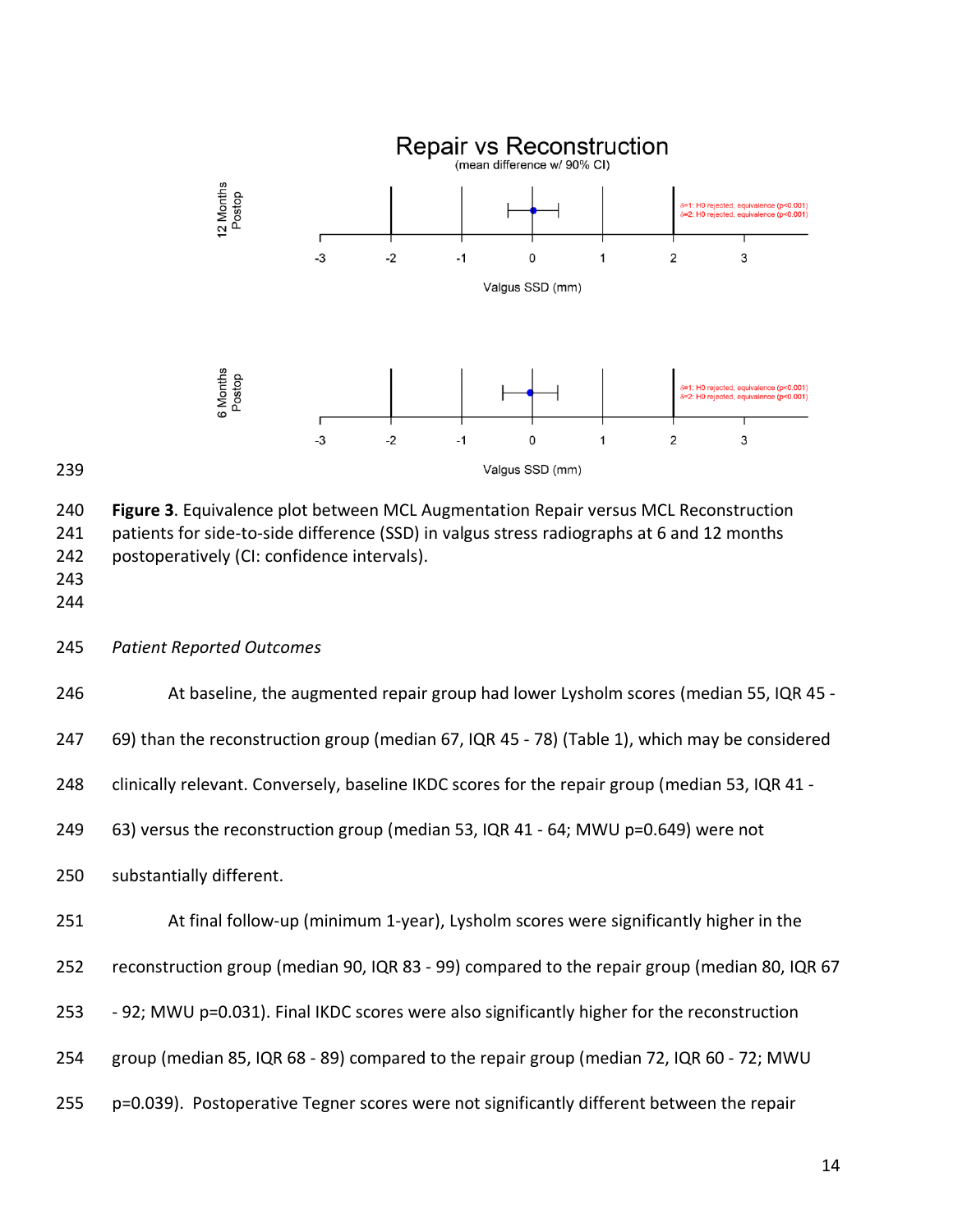group (median 5, IQR 3.5 - 6) and the reconstruction group (median 5.5 IQR 4 - 7; MWU p=0.123). Patient satisfaction was also not significantly different between the repair (median 7.5, IQR 5.8 - 9.3) and reconstruction groups (median 9.0 IQR 7 - 10; MWU p=0.184). Overall, 259 the average time to final follow-up for the repair group (29.3  $\pm$  16.3 months), versus the 260 reconstruction group (30.0  $\pm$  14.5 months), was not deemed to be a confounder between groups (p=0.425). Figure 4 demonstrates the between-group difference in median PROM scores at final follow-up, along with 90% bootstrap estimated confidence intervals, and can be used to interpret clinical difference/equivalence of patient-reported outcomes.



265<br>266

- Figure 4. Between-group comparison of patient reported outcomes scores at final follow-up.
- Dots represent the difference in group medians, while the error bars represent the 90%
- bootstrap estimated confidence intervals for the difference in medians.
- 
- *Complications & Failures*
- There were no reported cases of deep venous thrombosis, infection, or arthrofibrosis in
- any patient in either group. There were no reported MCL graft ruptures in either the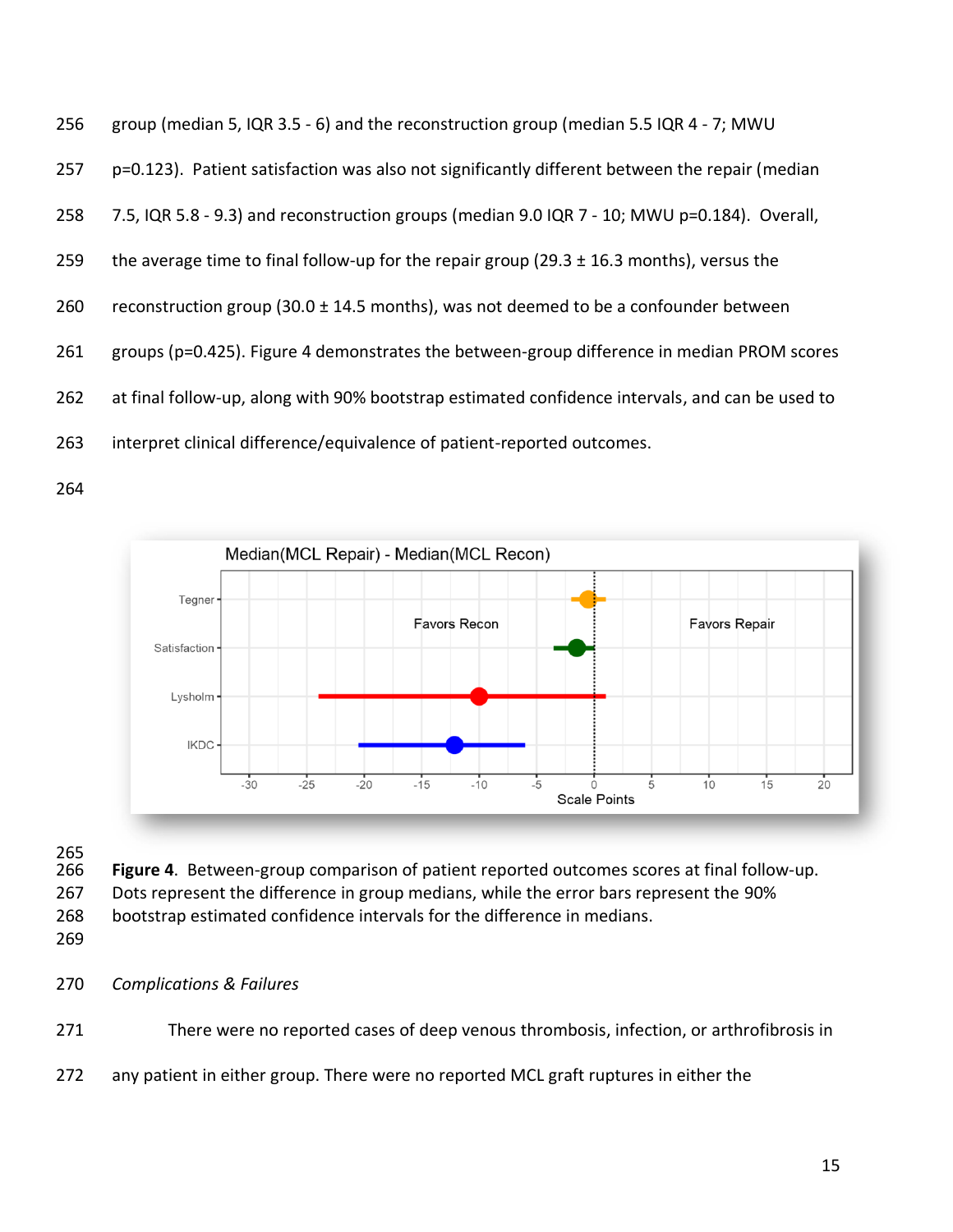augmentation or reconstruction group as indicated from objective valgus stress radiographs (i.e., ≥ 3.2 mm) and subjective physical examination at 12 months postoperatively. Additionally, 275 at final follow-up, there were no identified ACL reconstruction graft ruptures for those patients with concomitant procedures (80% of total sample).

# **Discussion**

 The most important finding of this study was that there was no difference in objective outcomes between a sMCL augmentation repair versus a complete sMCL reconstruction at one year postoperatively. These results indicate equivalence with no inferiority between sMCL augmentation repair and sMCL reconstruction. Patient reported outcomes appeared to favor the reconstruction over the repair. In addition, this study demonstrated that anatomic-based treatment of MCL tears with an early knee motion program had a no evidence of graft attenuation based upon objective valgus stress data and no evidence of arthrofibrosis at 12- months postoperatively.

 This study focused on sMCL tear patients with either an intact POL or a capsular POL avulsion that could be repaired. Thus, it did not analyze patients who may have required a 289 complete medial knee reconstruction. Previously, LaPrade and Wijdicks<sup>10</sup> reviewed 28 patients that all underwent single stage anatomic reconstructions of the posteromedial corner, including 291 the sMCL and POL, and coinciding reconstruction of the cruciate ligaments. They reported significant increases in subjective IKDC scores (76.2 postoperative vs. 43.5 preoperative) and resolution of side-to-side medial instability at two years postoperative in all study patients. LaPrade and Wijdicks also reported improvements in valgus stress radiographs: 6.2 mm average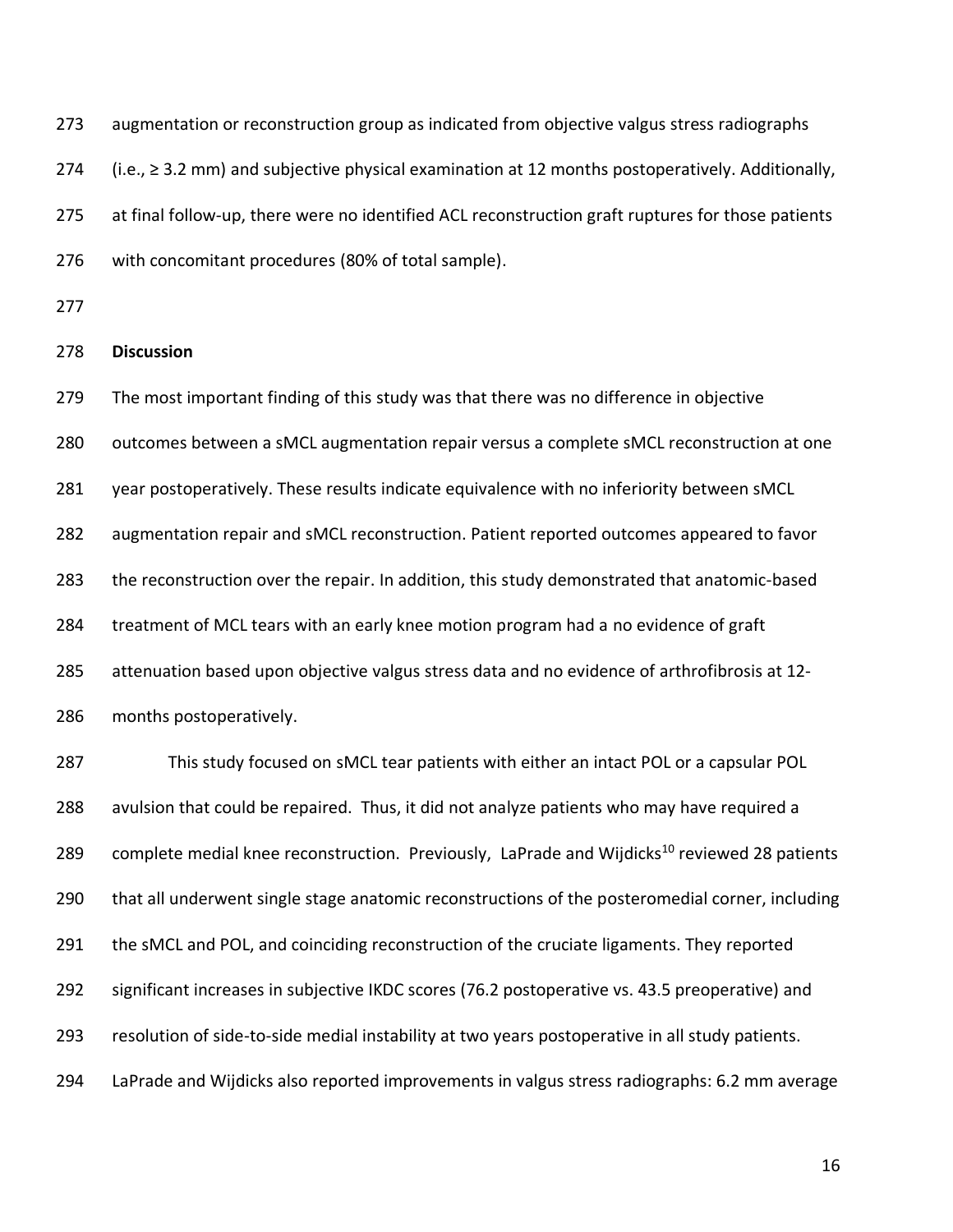of medial compartment gapping on preoperative bilateral valgus stress radiographs compared to 1.3 mm average of gapping of on postoperative stress radiographs in side-to-side medial 297 compartment gapping.<sup>10</sup> In addition, in one of the largest studies on MCL and POL 298 reconstructions by Lind et al.<sup>12</sup>, 50 patients who were followed for a minimum of two years had a 98% normal or nearly normal (grade A or B) IKDC score for medial knee stability and an overall IKDC score of 74% for grade A or B. All patients were similarly operated on with semitendinosus autografts, but the pes tendons were left attached distally along the anteromedial tibia and were not rerouted to the distal MCL tibial attachment for the distal MCL tibia attachment and they were placed into one femoral tunnel for the MCL and POL attachment. However, their technique has now been modified to attach the distal MCL tibial attachment via suture anchors 305 similar to the present study.

 This study objectively validated the previous biomechanical findings that distal tibial MCL graft fixation can be either with suture anchors (leaving the semitendinosus graft intact) or via a tunnel and interference screw fixation. This is important because the distal tibial fixation 309 of the MCL is its strongest overall attachment.<sup>17</sup> While free autografts and allografts require a distal MCL tibial tunnel, anchor fixation has some advantages, so it is important to have this validated as a fixation method. Anchor fixation can avoid the possibility of tunnel convergence with a posterior cruciate ligament reconstruction tunnel and avoids the risk of graft damage by 313 interference screw fixation in this particularly hard cortical bone of the tibia at this location.<sup>14</sup> Additionally, the subjective outcomes between the sMCL reconstruction and the augmented repair group demonstrated significantly improved outcomes for the reconstruction over the repair group for the Lysholm Knee Score and the IKDC Subjective Knee form. However, some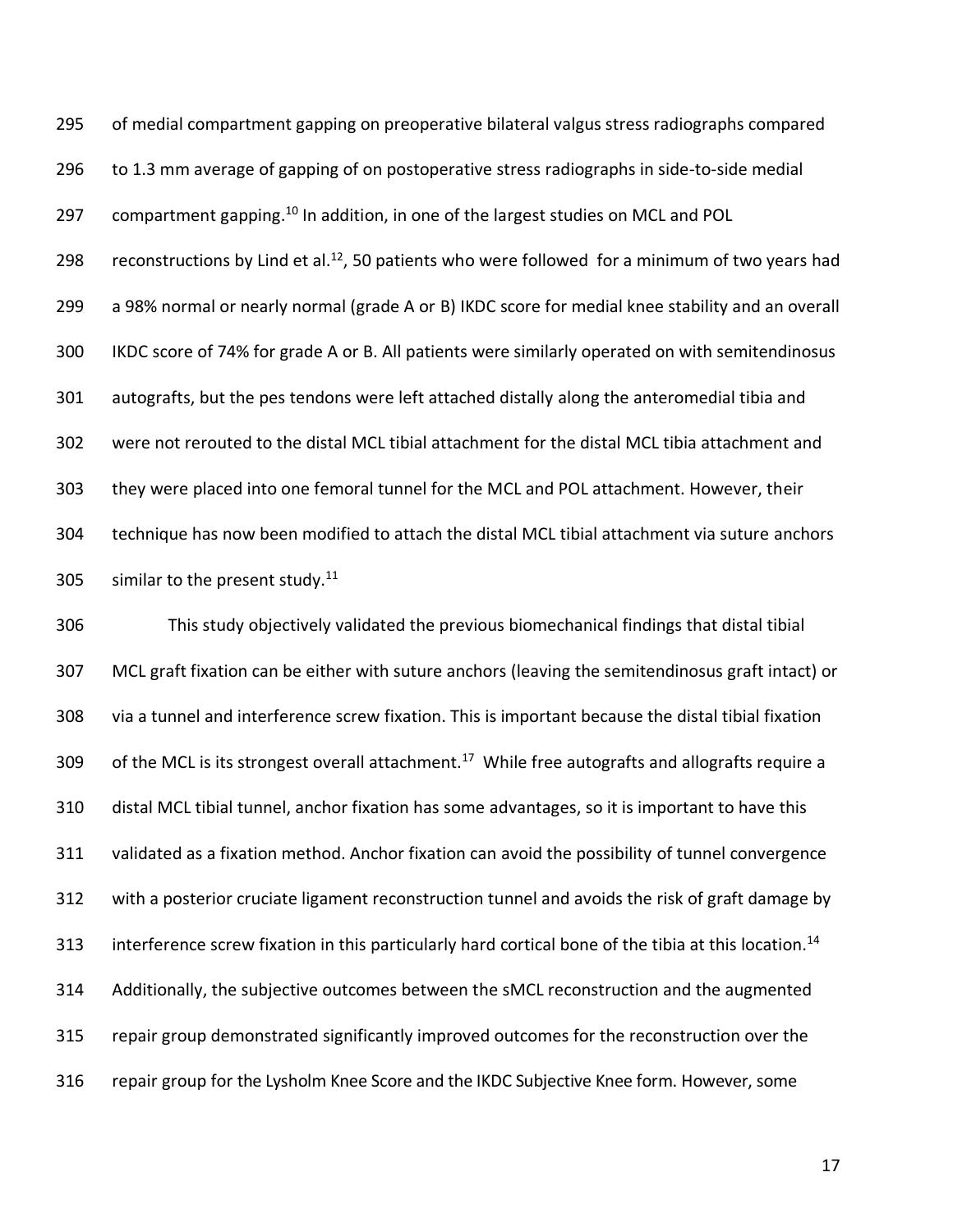caution should be used in interpreting this data because the baseline repair group Lysholm data was clinically relevantly lower between groups.

 We recognize some limitations to this study. Despite implementing a block randomization approach to surgical treatment assignment, there were several potentially impactful baseline differences between the augmented repair and reconstruction groups. The repair group was substantially older, was operated on more acutely on average, and reported lower average preoperative Lysholm scores. While these group distinctions did not appear to have an impact on the primary postoperative valgus gapping endpoint, it remains unclear whether these differential characteristics persisted to cause the lower patient-reported health status of the augmented repair group. Although the primary outcome was the amount of objective side-to-side difference on valgus stress radiographs for MCL surgical patients, the study sample included combined ACL and MCL injuries. Combined ACL/MCL injuries may represent confounding variables when evaluating PROs, yet this does not introduce variability when evaluating our primary outcome of medial knee laxity as determined by valgus stress radiographs. Additionally, it is recognized that one enrollment center contributed only a single study patient which can be attributed to the pre-determined inclusion/exclusion criteria, patient/surgeon shared decision-making, and inherent societal differences between countries. The disparate number of patients enrolled from each site is an inherent limitation of international, multi-center randomized controlled trials which may partially limit the generalizability and external validity of the results.

**Conclusion**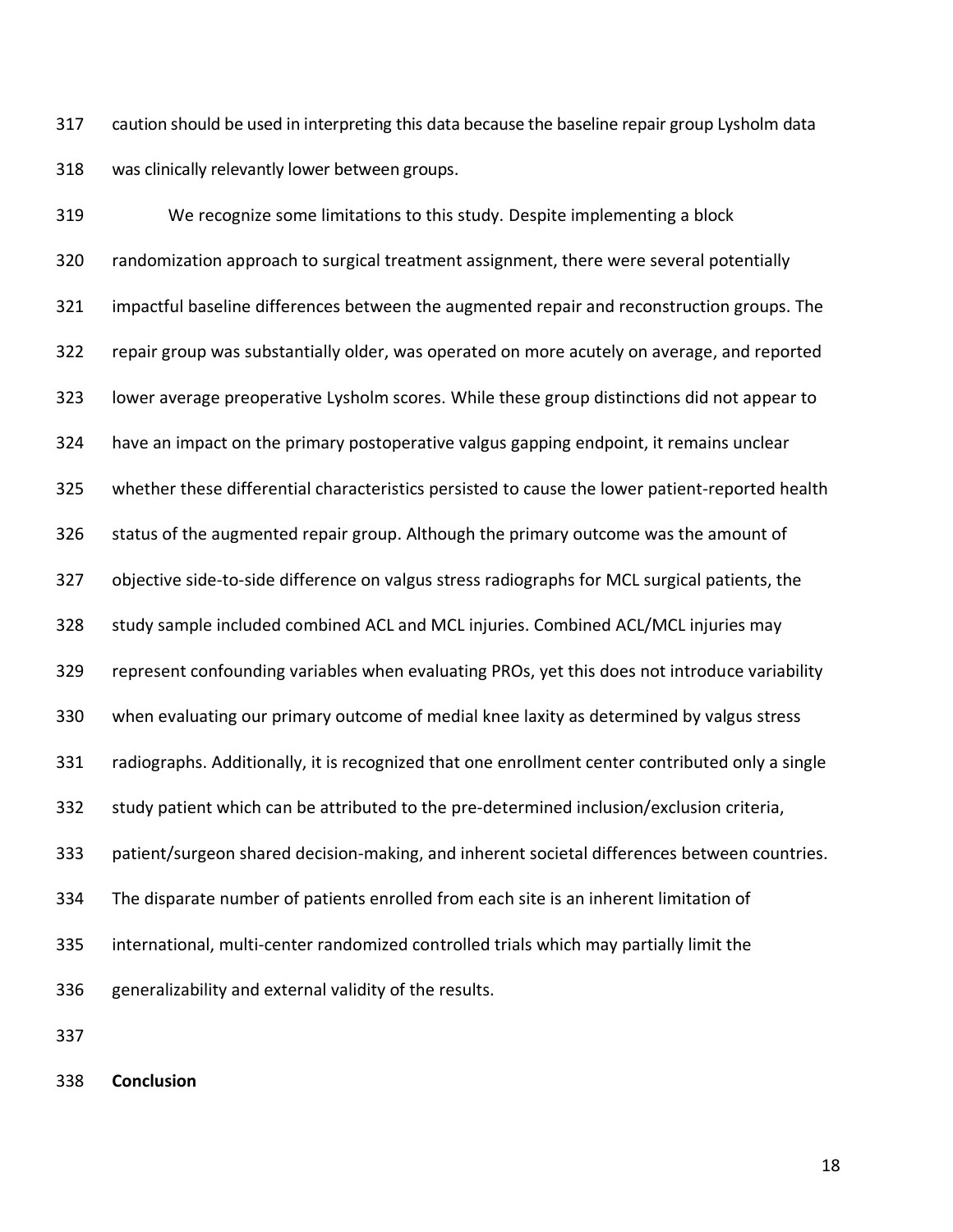- This study found that there was no difference in objective outcomes between a sMCL
- augmentation repair versus a complete sMCL reconstruction at one year postoperatively,
- indicating equivalence between these two procedures. Patient reported clinical outcomes
- favored the reconstruction over a repair. In addition, this study demonstrated that anatomic-
- based treatment of MCL tears with an early knee motion program had a very low risk of graft
- attenuation and also a low risk of arthrofibrosis.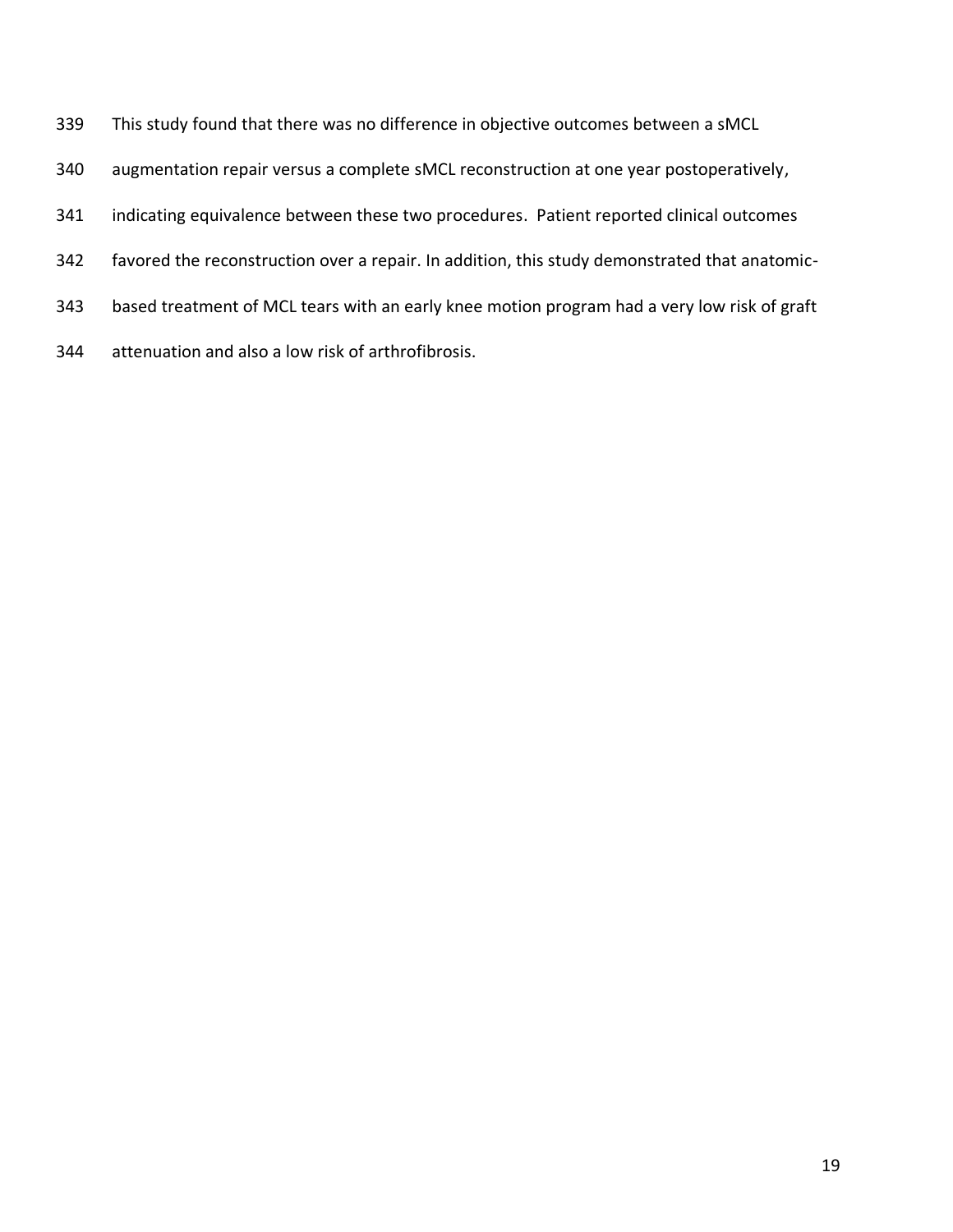# **References**

- **1.** Cinque ME, Chahla J, Kruckeberg BM, DePhillipo NN, Moatshe G, LaPrade RF. Posteromedial Corner Knee Injuries: Diagnosis, Management, and Outcomes: A Critical Analysis Review. *JBJS Rev.* 2017;5(11):e4.
- **2.** Coobs BR, Wijdicks CA, Armitage BM, et al. An in vitro analysis of an anatomical medial knee reconstruction. *Am J Sports Med.* 2010;38(2):339-347.
- **3.** Griffith CJ, LaPrade RF, Johansen S, Armitage B, Wijdicks C, Engebretsen L. Medial knee injury: Part 1, static function of the individual components of the main medial knee structures. *Am J Sports Med.* 2009;37(9):1762-1770.
- **4.** Harris AH, Fernandes-Taylor S, Giori N. "Not statistically different" does not necessarily mean "the same": the important but underappreciated distinction between difference and equivalence studies. *J Bone Joint Surg Am.* 2012;94(5):e29.
- **5.** Kim SJ, Lee DH, Kim TE, Choi NH. Concomitant reconstruction of the medial collateral and posterior oblique ligaments for medial instability of the knee. *J Bone Joint Surg Br.*  2008;90(10):1323-1327.
- **6.** Koga H, Muneta T, Yagishita K, Ju YJ, Sekiya I. Surgical management of grade 3 medial knee injuries combined with cruciate ligament injuries. *Knee Surg Sports Traumatol Arthrosc.* 2012;20(1):88-94.
- **7.** Laprade RF, Bernhardson AS, Griffith CJ, Macalena JA, Wijdicks CA. Correlation of valgus stress radiographs with medial knee ligament injuries: an in vitro biomechanical study. *Am J Sports Med.* 2010;38(2):330-338.
- **8.** LaPrade RF, Engebretsen AH, Ly TV, Johansen S, Wentorf FA, Engebretsen L. The anatomy of the medial part of the knee. *J Bone Joint Surg Am.* 2007;89(9):2000-2010.
- **9.** Laprade RF, Wijdicks CA. The management of injuries to the medial side of the knee. *J Orthop Sports Phys Ther.* 2012;42(3):221-233.
- **10.** Laprade RF, Wijdicks CA. Surgical technique: development of an anatomic medial knee reconstruction. *Clin Orthop Relat Res.* 2012;470(3):806-814.
- **11.** Lind M, Jacobsen K, Nielsen T. Medial collateral ligament (MCL) reconstruction results in improved medial stability: results from the Danish knee ligament reconstruction registry (DKRR). *Knee Surg Sports Traumatol Arthrosc.* 2020;28(3):881-887.
- **12.** Lind M, Jakobsen BW, Lund B, Hansen MS, Abdallah O, Christiansen SE. Anatomical reconstruction of the medial collateral ligament and posteromedial corner of the knee in patients with chronic medial collateral ligament instability. *Am J Sports Med.*  2009;37(6):1116-1122.
- **13.** Meier U. Nonparametric equivalence testing with respect to the median difference. *Pharm Stat.* 2010;9(2):142-150.
- **14.** Moatshe G, Slette EL, Engebretsen L, LaPrade RF. Intertunnel Relationships in the Tibia During Reconstruction of Multiple Knee Ligaments: How to Avoid Tunnel Convergence. *Am J Sports Med.* 2016;44(11):2864-2869.
- **15.** Preiss A, Giannakos A, Frosch KH. [Minimally invasive augmentation of the medial collateral ligament with autologous hamstring tendons in chronic knee instability]. *Oper Orthop Traumatol.* 2012;24(4-5):335-347.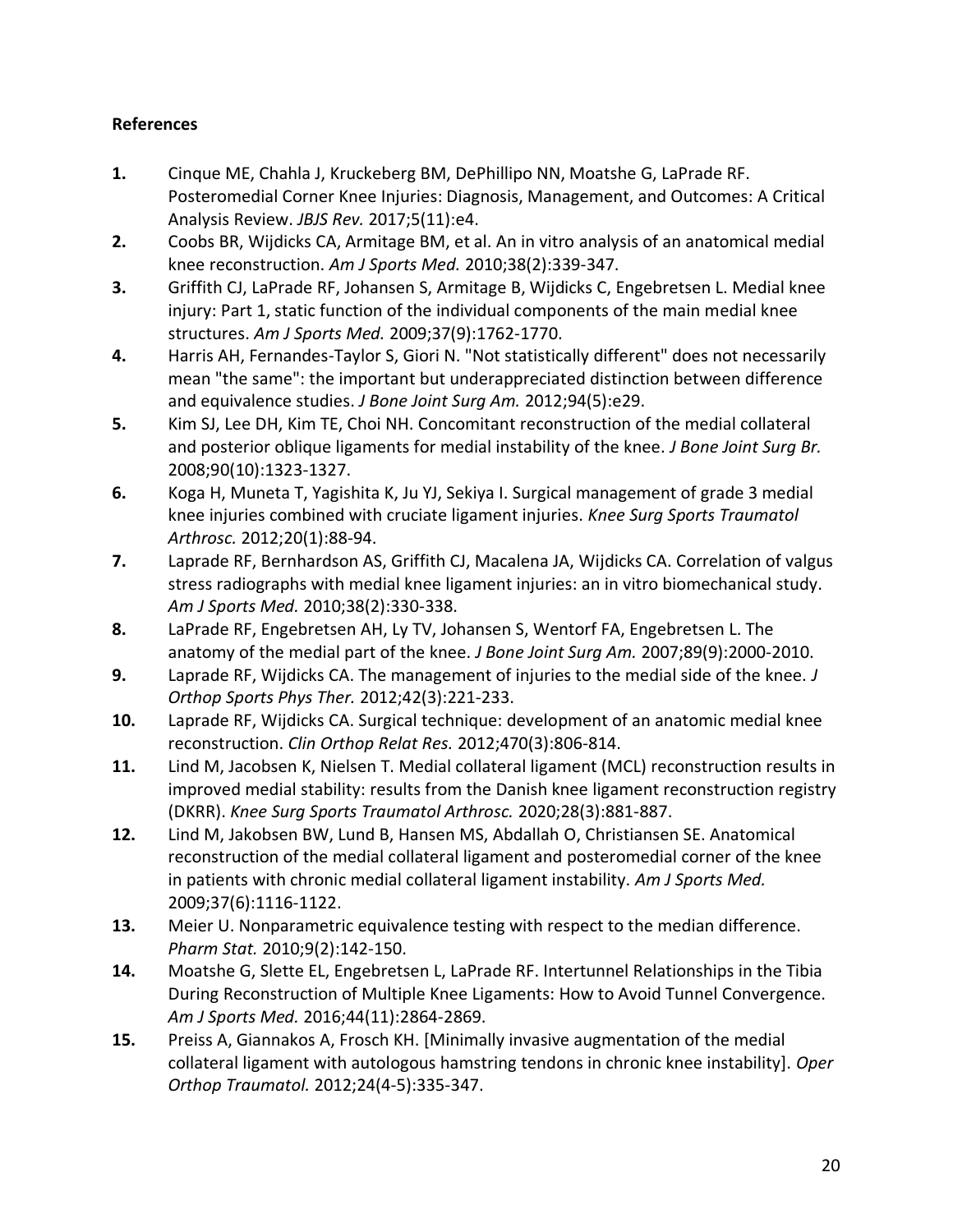- **16.** Robinson A. Equivalence: Provides Tests and Graphics for Assessing Tests of Equivalence. R package version 0.7.2. [https://CRAN.R-project.org/package=equivalence.](https://cran.r-project.org/package=equivalence) 2016.
- **17.** Wijdicks CA, Ewart DT, Nuckley DJ, Johansen S, Engebretsen L, Laprade RF. Structural properties of the primary medial knee ligaments. *Am J Sports Med.* 2010;38(8):1638- 1646.
- **18.** Wijdicks CA, Griffith CJ, LaPrade RF, et al. Medial knee injury: Part 2, load sharing between the posterior oblique ligament and superficial medial collateral ligament. *Am J Sports Med.* 2009;37(9):1771-1776.
- **19.** Wijdicks CA, Michalski MP, Rasmussen MT, et al. Superficial medial collateral ligament anatomic augmented repair versus anatomic reconstruction: an in vitro biomechanical analysis. *Am J Sports Med.* 2013;41(12):2858-2866.
- **20.** Yao L, Dungan D, Seeger LL. MR imaging of tibial collateral ligament injury: comparison with clinical examination. *Skeletal Radiol.* 1994;23(7):521-524.

# Appendix:

# **Table A2**

Comparison of baseline covariates between sites.†

|                                       | <b>Blinded</b>           | <b>Blinded</b>           | <b>Blinded</b>            |
|---------------------------------------|--------------------------|--------------------------|---------------------------|
|                                       | No. 18                   | No. 1                    | No. 35                    |
| Age                                   | $25.5(23.0 - 32.8)$      | $18.0(18.0 - 18.0)$      | $43.0(31.0 - 57.0)$       |
| Sex                                   |                          |                          |                           |
| F                                     | 6(33.3%)                 | $0(0.0\%)$               | 18 (51.4%)                |
| M                                     | 12 (66.7%)               | $1(100.0\%)$             | $17(48.6\%)$              |
| <b>MCL Group</b>                      |                          |                          |                           |
| Recon                                 | $10(55.6\%)$             | $1(100.0\%)$             | 18 (51.4%)                |
| Repair                                | $8(44.4\%)$              | $0(0.0\%)$               | 17 (48.6%)                |
| <b>Body Mass Index</b>                | $24.8(23.7 - 27.1)$      | $24.8(24.8 - 24.8)$      | $24.9(21.7 - 25.8)$       |
| Time Inj-Surg<br>(wks.)<br>Chronicity | $25.3(17.6 - 59.3)$      | $51.0 (51.0 - 51.0)$     | $3.8(2.1 - 10.0)$         |
| Acute                                 | $0(0.0\%)$               | $0(0.0\%)$               | 23 (65.7%)                |
| Chronic                               | 18 (100.0%)              | $1(100.0\%)$             | 12 (34.3%)                |
| <b>ACL Reconstruction</b>             |                          |                          |                           |
| $\mathbf N$                           | $2(11.1\%)$              | $0(0.0\%)$               | 9(25.7%)                  |
| Y                                     | 16 (88.9%)               | $1(100.0\%)$             | 26 (74.3%)                |
| <b>Valgus Gapping</b><br>(SSD)        | $3.4(3.1 - 3.6)$         | $2.9(2.9 - 2.9)$         | $3.5(3.0 - 4.2)$          |
| <b>ROM Ext</b><br>Uninjured (EUA)     | $0.0(0.0 - 5.0)$         | $-5.0$ ( $-5.0$ $-5.0$ ) | $-2.0$ ( $-3.0$ $-1.5$ )  |
| <b>ROM Flex</b><br>Uninjured (EUA)    | $140.0(140.0 -$<br>140.0 | $135.0(135.0 - 135.0)$   | $135.0(135.0 -$<br>137.5) |
| ROM Ext Injured<br>(EUA)              | $0.0(0.0 - 5.0)$         | $-5.0$ $(-5.0 - 5.0)$    | $-3.0$ $(-4.5 - 1.5)$     |
| ROM Flex Injured<br>(EUA)             | 140.0 (131.2 -<br>140.0  | $135.0(135.0 - 135.0)$   | $135.0(135.0 -$<br>135.0  |